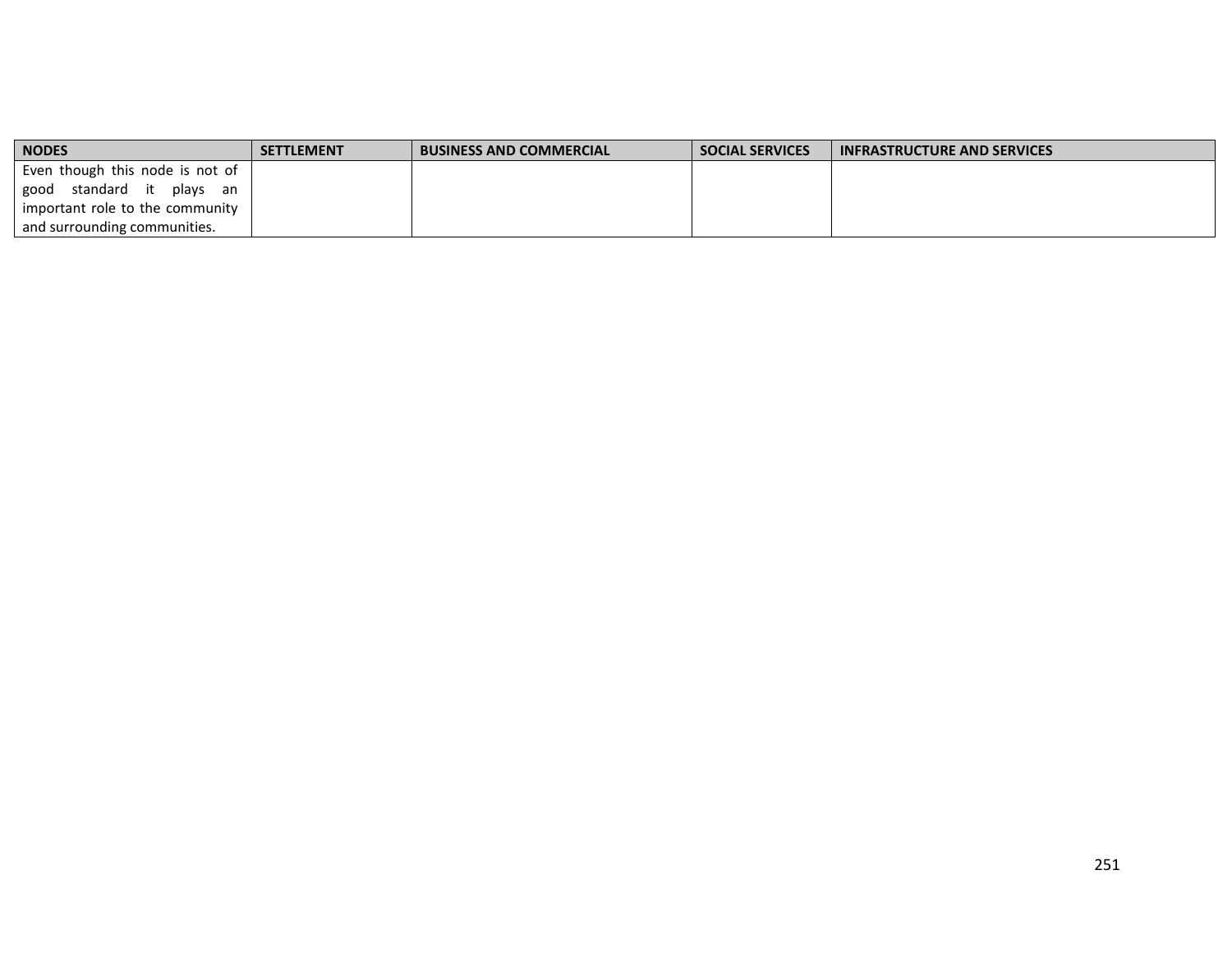## **10.2.4 THE ZONES IN THE PRIMARY AND SECONDARY NODES**

The following is a broad description of the general intention of the different zones or designations applied inside the primary and secondary nodes. It must be stressed that the SDF does not assign any legal development rights to land – it is a broad identification of the preferred future development pattern to guide public and private investment and development related decisions. It is only through the Planning Scheme, which is to be formulated as part of the LUMS that legal rights are awarded through the zoning of land.

## **Mixed Use Areas**

Two types of Mixed Use Areas are proposed, namely General Mixed Use and Limited Mixed Use (Tourism).

# (i) **General Mixed Use**.

These areas occur mainly along major transport routes and proposed development corridors in which a wide range of land uses will be encouraged, namely commercial, light industrial and office complexes and residential development. The proposed uses need to complement each other, and comply with environmental requirements. More detailed master planning is therefore required for these areas.

## (ii) **Limited Mixed Use (Tourism)**

These areas are linked to existing tourism nodes and resources, and the following land uses would be encouraged: Residential Estates, Theme / Niche Villages, Recreation Infrastructure and facilities, Museums, Chalets, Restaurants, Sports Centres, Health Hydros and other tourism-orientated uses.

#### **Possible Future Residential**

The need for security of tenure and the provision of housing is a high priority issue.

Some of within the municipality has been earmarked for land reform projects

# **Opportunity Points**

The provision of employment opportunities is to be encouraged at these points as well as administrative developments in the form of Multi-Purpose Community Centres. Servicing is, however, to be thoroughly investigated and agreed to before any development is permitted.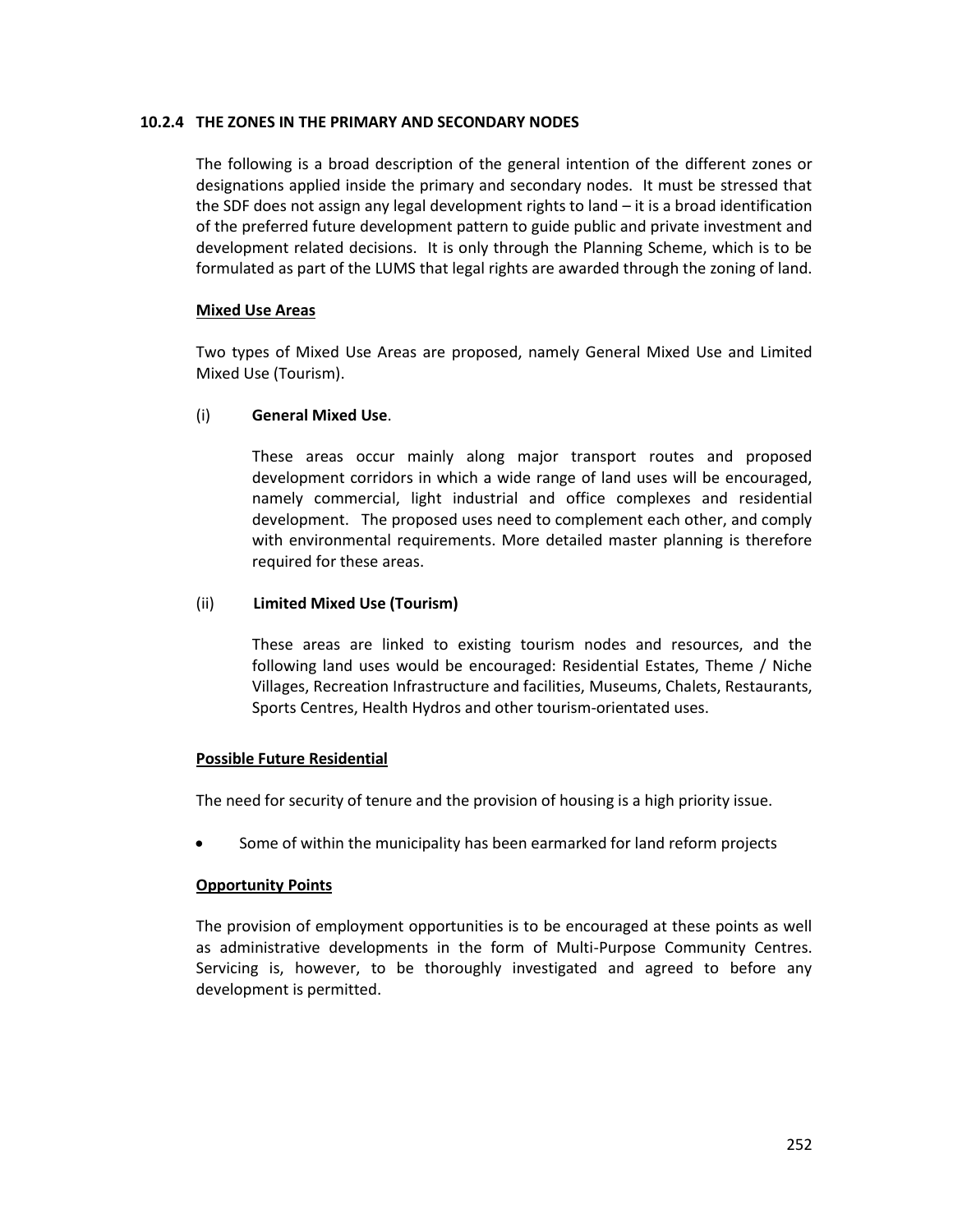## 10.2.5 **THE RURAL COMPONENT OF THE MUNICIPALITY**

The main economic driver in the rural component of the municipality is agriculture. The primary objective of the SDF in this area is therefore to provide opportunities for both this sector while minimizing mutually negative impacts.

The following general planning principles should apply in the rural component of the municipality.

- (i) Commercial agriculture and tourism (where the potential exists) are the main economic drivers, and the needs of both sectors need to be accommodated*.*
- (ii) Small tourist developments (e.g. bed and breakfast establishments aimed at supplementing farming income may be considered throughout the rural component of the municipality).
- (iii) In view of the potential negative impact which commercial forestry has on water quality and quantity and landscape quality, it should be restricted to areas where permits have already been awarded.
- (iv) The loss of high quality agricultural land is to be avoided.
- (v) The following issues will be primary consideration when considering application for a change of land usage.
	- The extent to which the proposal will have a positive impact on the local economy and the area of employment, and its sustainability.
	- The maintenance and enhancement of landscape quality.
	- The loss of prime agricultural land.
	- The potential impact on water quality and quantity.
	- The potential impact on biodiversity.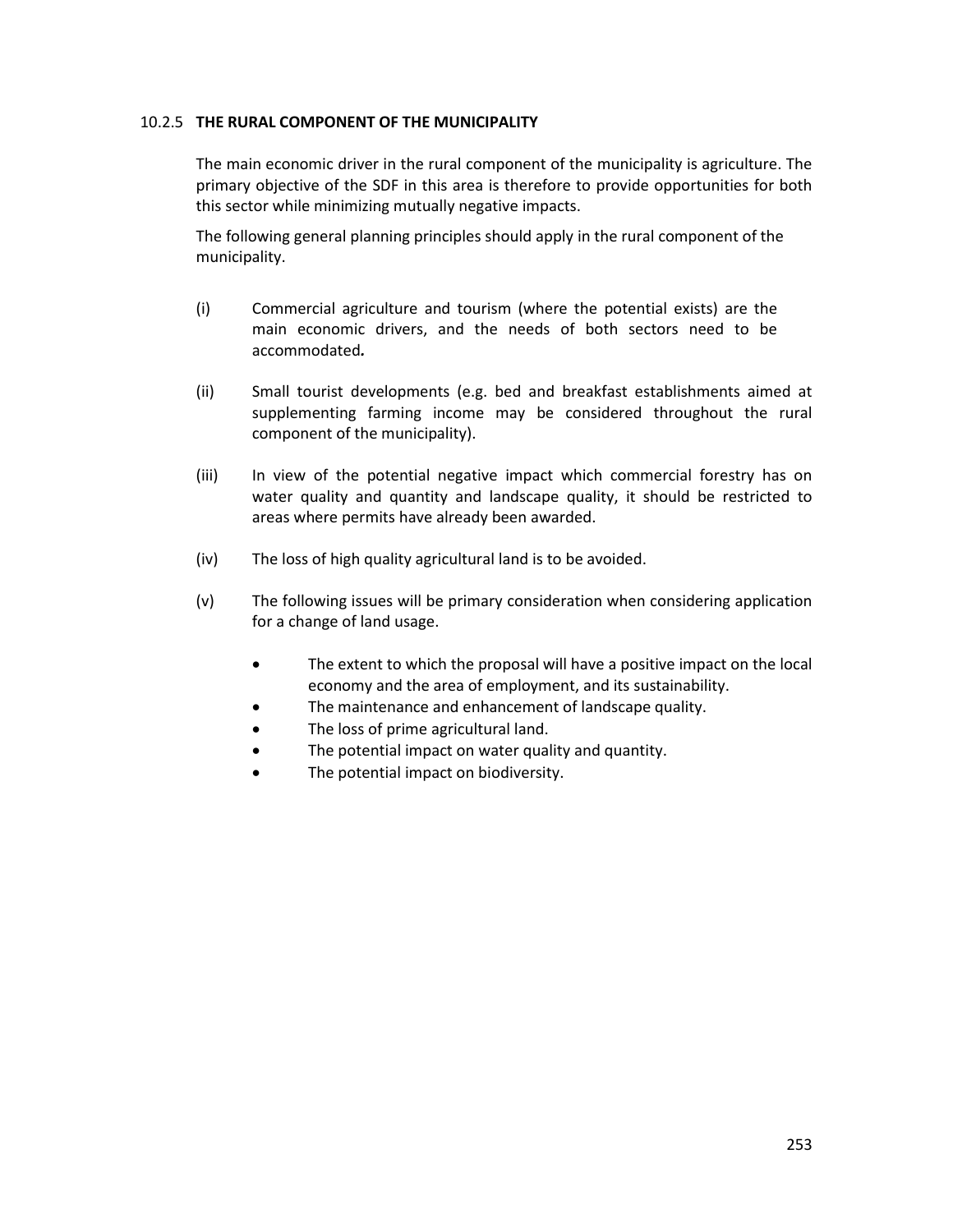## **11. EDUMBE SDF** *(Refer to Map 12)*

## **11.1 MOVEMENT CORRIDORS**

The corridors are the main structures that hold the spatial framework in place. The corridor concept has recently become popular in provincial development planning and national spatial development planning as the notion of corridor development is providing a useful framework for regional development. The idea of the corridor essentially refers to the development along major roads with considerable existing or potential movement. This inevitably occurs along routes, which connect major 'attractors' – significant towns, tourism attractions and other movement, which generate economic activity.

The corridor is effective in linking infrastructure and economic development as towns and structures are connected to each other via the transport network like "beads on a string". A major objective behind the corridors in this study is the generation of sustainable economic growth and development in relatively underdeveloped areas, according to the inherent economic potential of the locality.

The Movement Corridors linking the primary nodes, hubs, secondary nodes, and satellites were proposed as follows:

- o Primary Corridor:
- o Secondary Corridor:
- o Tertiary Corridors:

# **11.1.1 PRIMARY CORRIDORS**

P 221/ 34-4, this route leads to P46-1 to the South which leads to Vryheid Town to the west and Nongoma to the east. Development can take place along this route however environmental and agricultural issues need to be taken into consideration when considering developments. The major development that already exists along this route is the Natal Spa which has been identified as a recreation and tourism node. The mountain of wonders is also along this route.

R33 – This route links the Paulpietersburg Town with Vryheid town. This corridor can be said to be an agricultural corridor as no major developments are to be encouraged along this route (on either side) as the land along this corridor is used for agricultural purposes and is also of high agricultural potential and other small parcels are environmentally sensitive. Thus commercial agriculture is to be encouraged along this corridor. This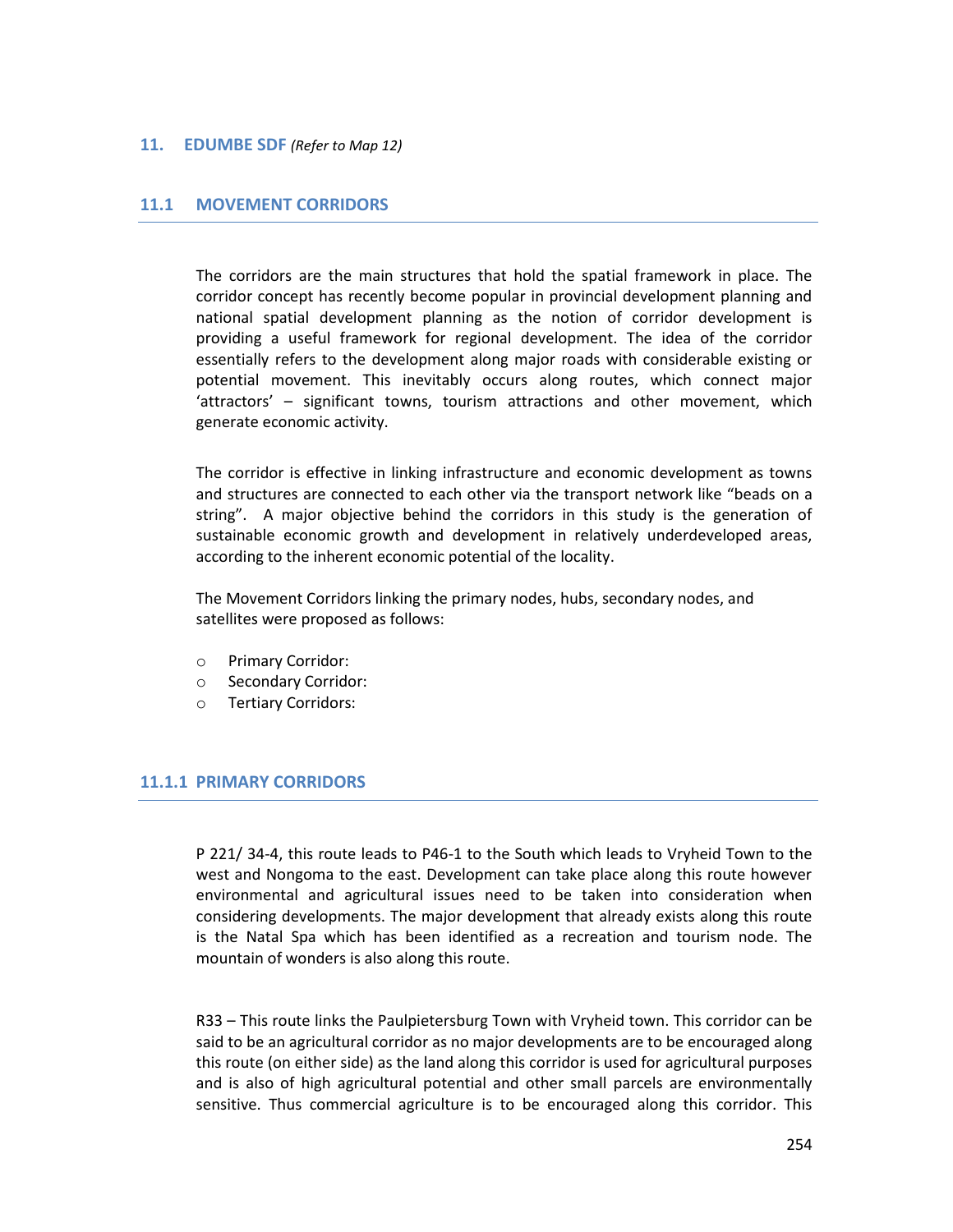route is also connected to routes that give access to: a) Utrecht b) Kempslust, Luneburg, Mangosuthu, Zungwini and other Tribal Areas.

# **11.1.2 SECONDARY CORRIDORS**

P303 – this route protrudes from R33 and it leads to Luneburg

P40 – this route gives access to kempslust from R33

P44 – this route gives access to Utrecht from R33

P436 – this route gives access to the Mangosuthu (which is the satellite) and the traditional authority areas.

P271 – this route gives access to the Mangosuthu (which is the satellite) and the traditional authority areas.

P 229 – this route gives access to the Bilanyoni (which is the satellite) and the traditional authority areas

# **11.1.3 TERTIARY CORRIDORS**

D1880 – This corridor leads to Ophuzane which falls under the Mtetwa Traditional Authority area. This corridor is of great significance as it is also a tourism route since it gives access to the Paris Dam which is identified as an Eco-Tourism area.

D1871 – This route leads to Mahlosini which falls within the Dhlamini Traditional Authority

D24 – This route leads to Zungwini – this route runs through agricultural land.

D22 and D597 – These routes leads to Penvan – this route runs through agricultural land.

#### **11.2 NODES**

A hierarchical system of nodes is proposed, based on existing levels and patterns of development, and the distribution of future development and transport linkages, to ensure optimum accessibility to goods and services through equitable distribution. The various nodes are distinguished in terms of whether they are: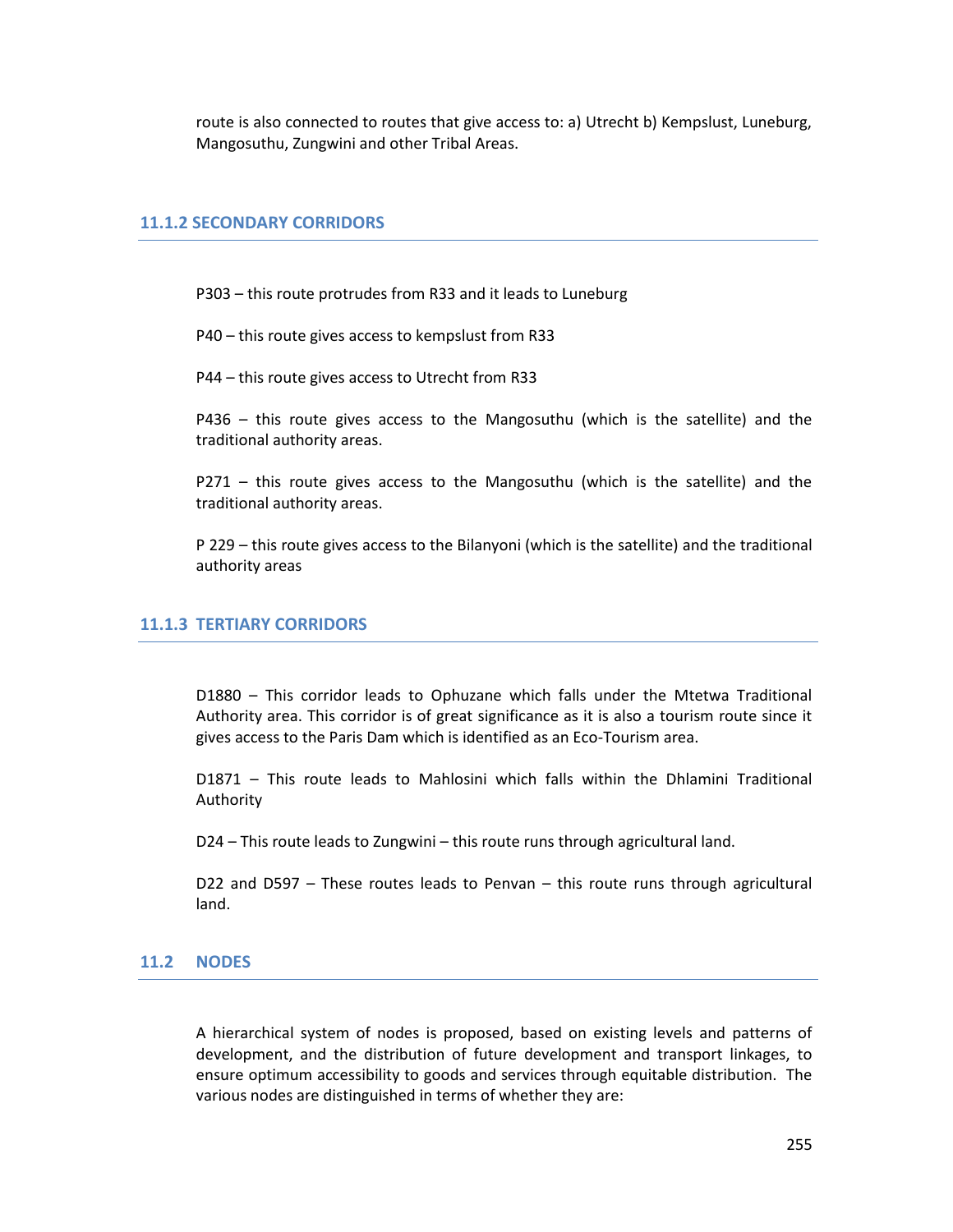- Existing and to be maintained at that level
- Existing at a lower level and to be extended and consolidated into a higher level node
- New nodes to be introduced and phased in over time and as thresholds occur, but shown at the level which is ultimately intended.

# **11.2.1 PRIMARY NODE (RURAL SERVICE CENTRE)**

The area of e'Dumbe/ Paulpietersburg town is identified as a single Primary Node which will function as the main administration and economic town servicing e'Dumbe Municipality. The level of services and facilities of this area needs to be improved to complement this function.

Nodal Key Issues:

- $\Rightarrow$  The town centre can benefit from an urban regeneration programme which can introduce urban greening, proper street lights and street furniture.
- $\Rightarrow$  Furthermore any intervention geared towards spatial reorganisation will benefit the CBD immensely.
- $\Rightarrow$  There is a need to redefine land use management in the CBD and the resultant review of zoning measures.
- $\Rightarrow$  Review of certain existing uses currently located within the CBD but not appropriate in their locations.
- $\Rightarrow$  There is need to consider appropriate shelter for informal traders at strategic points
- $\Rightarrow$  Such shelter should be within easy access to public ablutions.
- $\Rightarrow$  There is a need to consider upgrade of existing infrastructure
- $\Rightarrow$  Projects that can be linked to corridor promotion are also suggested.

# **11.2.2 SECONDARY NODE (SATELLITE)**

The area of Mangosuthu and Bilanyoni is identified as the Secondary Nodes.

These areas have the potential to be developed into a smaller service area. It is intended that the nodes will become a commercial node comprising of retail and agricultural activities.

Nodal Key Issues:

- $\Rightarrow$  Need for proper road and place signage
- $\Rightarrow$  Need to promote adventure tourism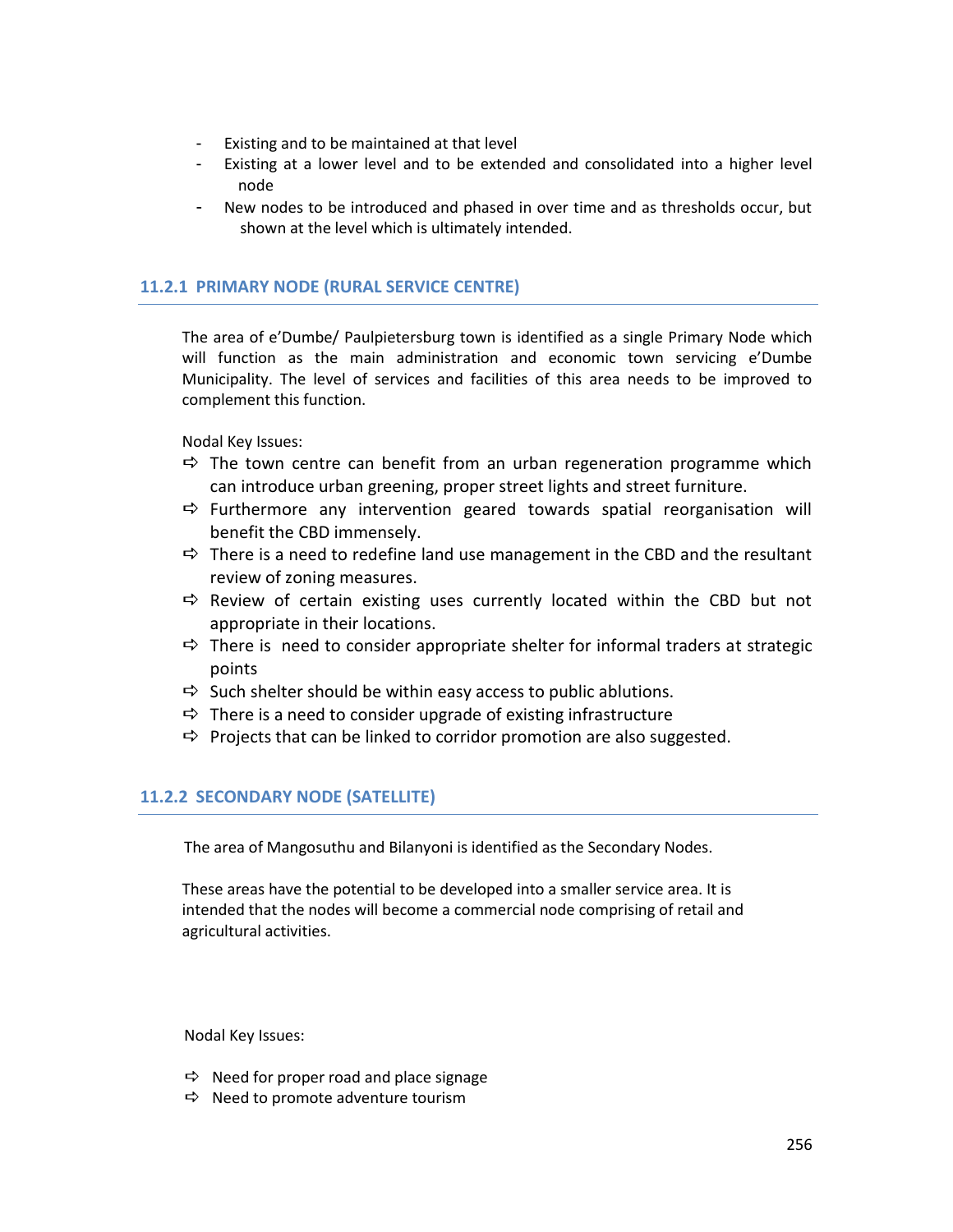- $\Rightarrow$  Need to upgrade services and infrastructure
- $\Rightarrow$  Formalisation of the residential development and;
- $\Rightarrow$  Introduction of land use management relevant to the node
- $\Rightarrow$  It is suggested that service roads be introduced to properly access the node which is currently established in linear pattern along the main road.
- $\Rightarrow$  Integrating services within the nodes.

It is anticipated that with the development of this area a significant commercial node, there will be an influx of external skills required to support some the proposed projects. In this regard, areas for future residential development need to be set aside.

# **11.3 ENVIRONMENTAL MANAGEMENT AREAS**

Areas of conservation significance consist of private and communal land with importance water and nature conservation values, but do not enjoy formal legal protection.

#### **Eco-tourism**

These are areas which require maintenance and need to be guarded of the type of development and activities that take place within them. These areas have been identified within the SDF.

These include areas which have natural forests, Medicinal Plants, threatened species and grasslands. Landscape quality is a primary tourism attraction.

These areas include the Natal Spa, the Paris dam, the mountain of wonders.

#### **Conservation**

These areas are areas that should not be disturbed as development within these areas will cause permanent damage to these areas because they cannot be rehabilitated. These areas are identified in the C Plan as areas of irreplaceability. Therefore no permanent structures are to be erected in these areas.

|  | Preferred & Non-Preferred Activities |  |
|--|--------------------------------------|--|
|--|--------------------------------------|--|

| <b>PREFERRED ACTIVITIES</b>                  | <b>NON-PREFERRED ACTIVITIES</b>            |
|----------------------------------------------|--------------------------------------------|
| Amenity planting within non-invasive species | Agri Industry                              |
| Extensive agriculture                        | Commercial afforestation                   |
| Nature and culture based tourism             | Industrial development                     |
| Nature and resource conservation             | <b>Intensive Agriculture</b>               |
| Small scale tourism development              | Intensive or<br>intensive<br>semi<br>human |
| Small scale agriculture                      | settlement                                 |
| Subsistence agriculture                      | Large scale infrastructural projects       |
| Trails                                       | Large scale tourism development            |
|                                              | <b>Mines and Quarries</b>                  |
|                                              | New Roads                                  |
|                                              | Subdivision of land                        |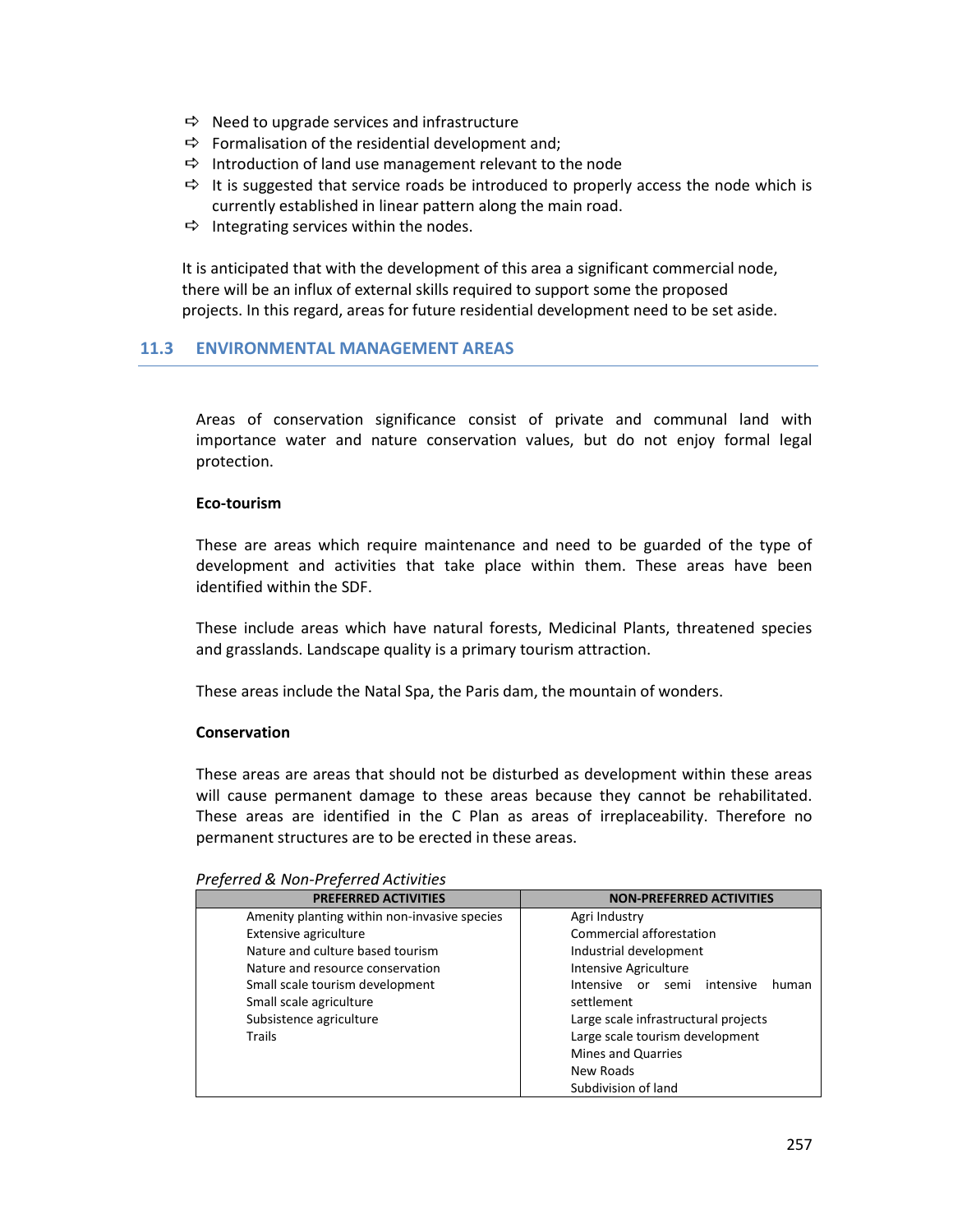## **11.4 RURAL SETTLEMENTS**

These areas are located to the eastern part of the e'Dumbe municipal area. Tourism development – rural based. Subsistence agriculture and housing will be the primary land use. Large Scale land transformation is not allowed. Need for attention on rural landscape.

| <b>PREFERRED ACTIVITIES</b>                  | <b>NON-PREFERRED ACTIVITIES</b>              |
|----------------------------------------------|----------------------------------------------|
| Amenity planting within non-invasive species | Industrial development                       |
| Small scale tourism development              | Agri-Industry                                |
| Small scale agriculture                      | <b>Commercial Afforestation</b>              |
| Subsistence agriculture                      | Intensive Agriculture                        |
| Cropping                                     | Intensive or Semi-intensive Human Settlement |
| <b>Customary Harvesting</b>                  | Large-Scale Infrastructural Projects         |
| Education                                    | <b>Mines and Quarries</b>                    |
| <b>Environmental Education</b>               |                                              |
| <b>Bird Sanctuary</b>                        |                                              |
| <b>Business</b>                              |                                              |
| Amenity Area                                 |                                              |
| Administrative/Community                     |                                              |
| <b>Amenity Planting</b>                      |                                              |
| <b>Bed and Breakfast</b>                     |                                              |
| Nature and Culture Based Tourism             |                                              |
| Nature and Resource Conservation             |                                              |
| Scattered Residential and Small Settlements  |                                              |
| Small-scale Agriculture                      |                                              |
| Small-scale Tourism Development              |                                              |
| Horticulture                                 |                                              |
|                                              |                                              |

*Preferred & Non-Preferred Activities* 

# **11.5 AGRICULTURE (COMMERCIAL & SMALL SCALE)**

Well managed agriculture occurs mainly in forestry and crop farming. There is vast combination of natural resources and landscapes for gateway tourism. Half of the land is transformed by agricultural practices; the remainder consists of extensive natural communities, principally native grassland. Most land is characterised by high scenic values and has a potential for community based tourism and eco-tourism.

Within these areas there are also areas that have soils with potential to support intensive agriculture suitable for commercial agriculture.

Preferred and Non Preferred land uses proposed for these areas are also provided in the table below: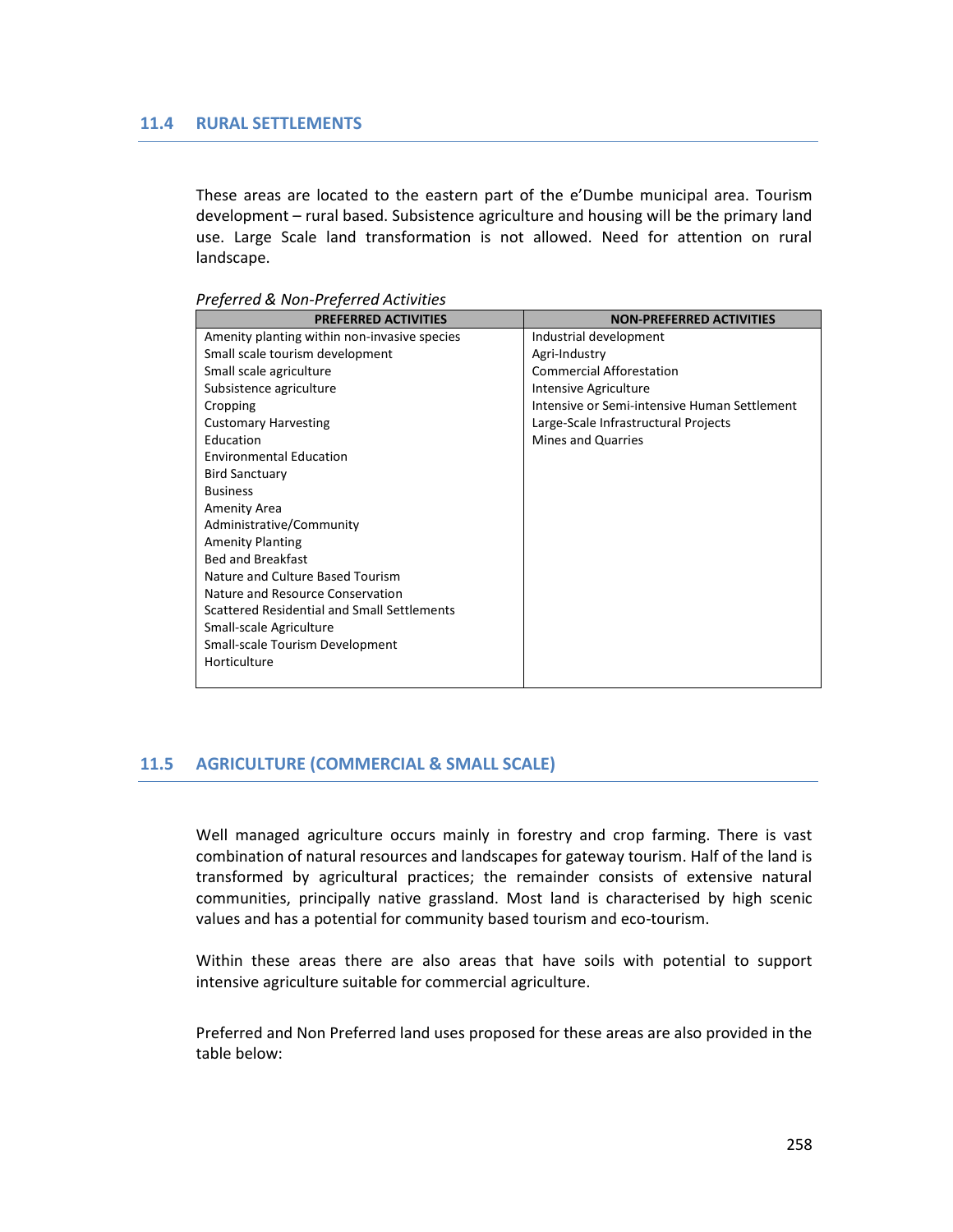#### *Preferred & Non-Preferred Activities*

| <b>PREFERRED ACTIVITIES</b>                  | <b>NON-PREFERRED ACTIVITIES</b>            |
|----------------------------------------------|--------------------------------------------|
| Amenity planting within non-invasive species | Agri Industry                              |
| Extensive agriculture                        | Industrial development                     |
| Commercial afforestation                     | semi intensive<br>Intensive<br>or<br>human |
| Intensive agriculture                        | settlement                                 |
| Nature and culture based tourism             | Large scale infrastructural projects       |
| Nature and resource conservation             | Large scale tourism development            |
| Small scale tourism development              | <b>Mines and Quarries</b>                  |
| Small scale agriculture                      | New Roads                                  |
| Subsistence agriculture                      | Subdivision of land                        |
| <b>Trails</b>                                |                                            |

#### **11.6 URBAN AREAS**

The boundary of the Urban Edge is defined along the boundaries of these urban areas.

# **11.7 URBAN EXPANSION**

These areas are identified on the eastern part of the e'Dumbe urban edge boundary. This reflects on the direction to which the town can expand on, however since most of the areas surrounding the town is of agricultural and environmental significance developments need to be done cautiously and for many developments there will be a need to obtain environmental authorization.

#### **11.8 LAND REFORM**

Areas prioritised or has been transferred but yet to be developed for land reform purposes need to be identified within the SDF so that there is alignment between the Land Affairs initiatives and the municipal development initiatives/ plans

# **12. EDUMBE SDF – GUIDELINES FOR LUMS**

- 12.1 The SDF and is essentially "schematic" plans and are non-cadastral. There is no direct interpretation of the SDF into a Land Use Scheme. In order to formulate a Land Use Scheme it is necessary to develop the SDF into either a composite Physical Development Framework (sometimes also called a Land Use Framework) or a series of Physical Development Framework Plans. It is such a plan, because it had a more detailed cadastral base that provides the basis for the formulation of a Land Use Scheme.
- 12.1.1 There are several steps necessary to produce a Land Use Scheme, viz;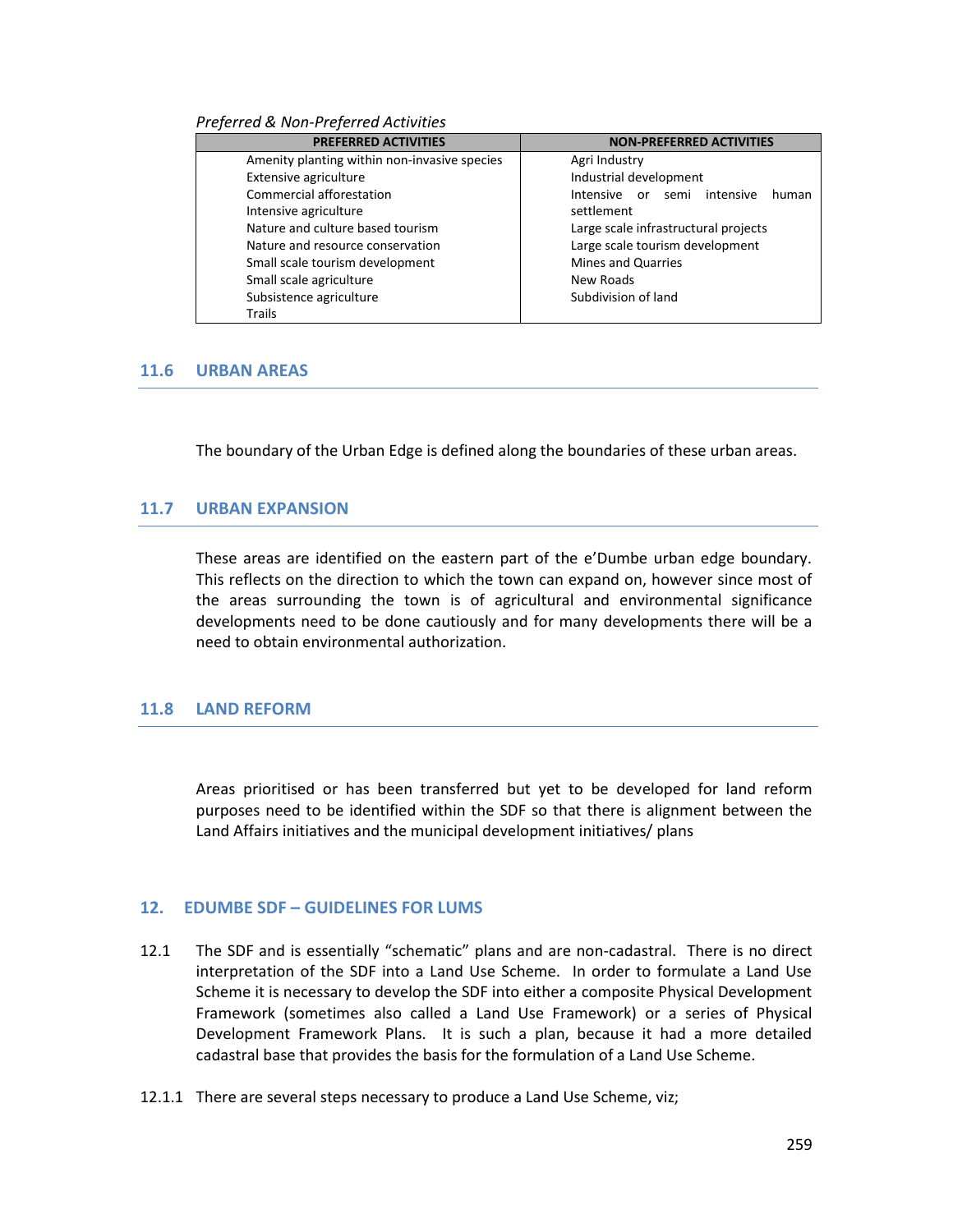- The Translation of the existing TPS(s) zones into LUMS terminology
- The introduction of appropriate new zones facilitated by the LUMS system (eg; a series of mixed use and interface/buffer zones)
- The translation of the land use areas implicit in the General Plans of areas currently not in a TPS into LUMS terms.
- The extension of the LUMS system into areas without any other form of control using the existing zones available or introducing new/additional zones (eg; Traditional settlement areas, agriculture, etc)

The exercise of developing a Land Use Scheme also offers an opportunity to undertake a form of TPS Review and to modify the existing zones that are subject to change, ie;

 Expanding zones of the CBD, shopping areas, introducing relatively higher densities in specific areas and so on.

The intensions of the SDF therefore can be used to modify/amend the formulation of a Land Use Scheme. In this sense it provides some basic "guidelines" for the formulation of a Land Use Scheme

- 12.1.2 In this sense the intentions of the SDF can be used as follows:
	- Existing formal zones that are not identified for change (Residential, commercial, industrial, etc) can be simply translated into appropriate LUMS zones.
	- Existing formal developments in areas with General Plans can have their areas matched with any appropriate zone in the existing TPS or with any new LUMS available zone to be introduced.
	- Existing informal residential areas will however require the preparation of either Physical Development Framework Plans or upgrading layouts in order to identify which appropriate residential zones to apply.
	- Areas in transition or subject to change (such as the formulation of corridors extending from the CBD, and the area of change around the CBD and major shopping facilities, hospitals, etc) can have new interface and/or mixed uses zones applied. The SDF identifies these areas in an indicative manner.
	- The policy for densification enunciated in the SDF, ie around, major nodes, can inform the approach to evaluate and detail such areas

# 12.1.3 **LUMS Background**

The Department of Corporate Governance and Traditional Affairs has set out a sectoral checklist for preparation of Land Use Management System (LUMS) Guidelines in a report entitled "Sectoral Guidelines for the Review of Integrated Development Plans in KwaZulu Natal"

# 12.2.1**Land Use Management System (LUMS)**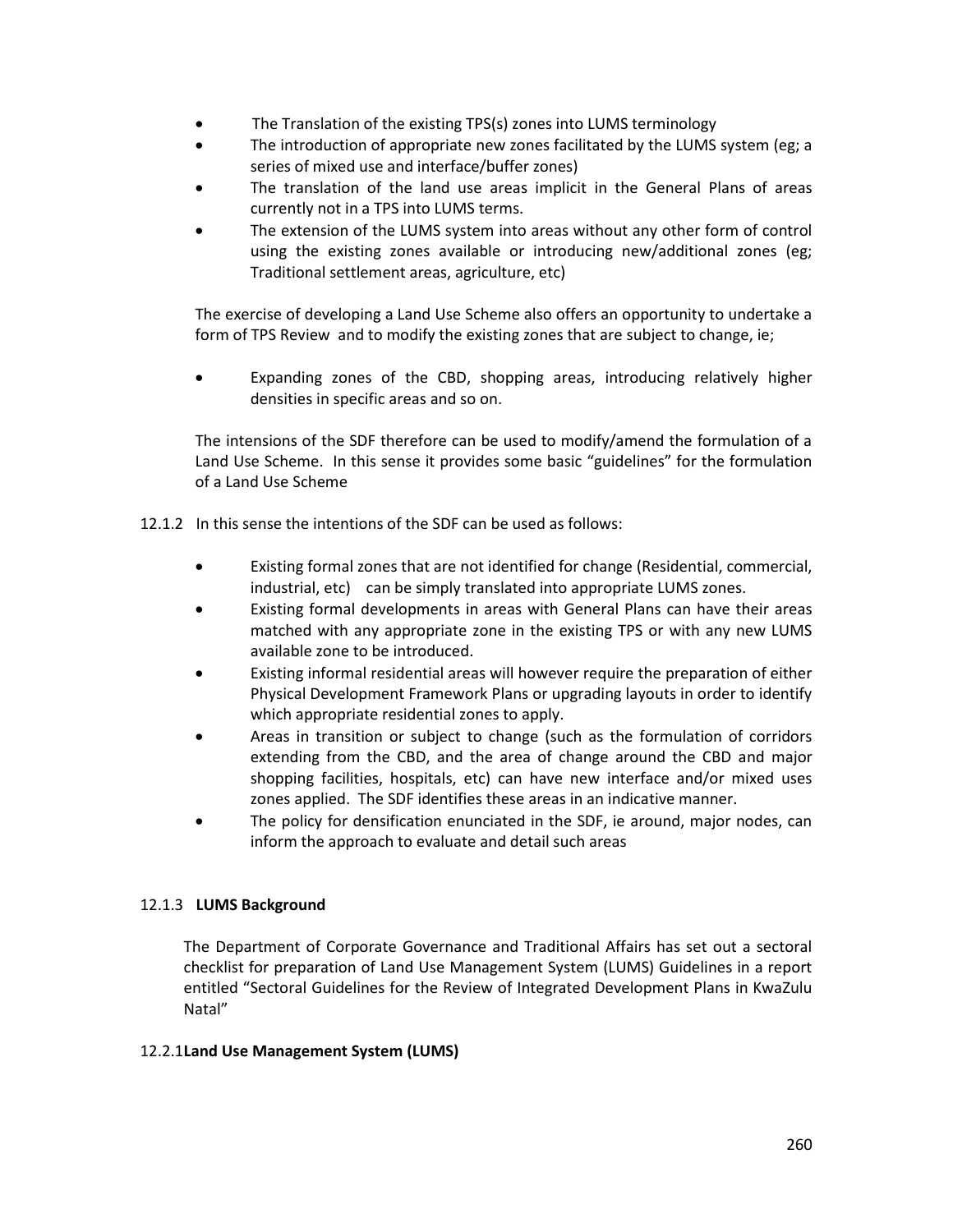(i) LUMS is a single and flexible system used to manage land within a municipal area. Land Use Management is a combination of all the tools and mechanisms used by a municipality to manage the way land is used and developed.

These tools include *inter alia:* land use schemes; by-laws; licensing; rates and general property information. Municipalities are required to undertake land use planning in terms of the Municipal Systems Act No. 32 of 2000, and also under the proposed National Land use Bill.

(ii) The former Natal Town and Regional Planning Commission (TRPC), now known as the KwaZulu-Natal Planning and Development Commission (PPDC), commissioned a study for the preparation of Guidelines for a Land Use Management System (LUMS).

# (iii) **What are the Aims of a LUMS**

A Land Use Management System is aimed at co-ordinating all land uses and their relationship to each other - ensuring certainty, order and compatibility of land uses - in order to:

- create safe, healthy and liveable environments through appropriate design standard;
- promoting sustainable development and resource protection (e.g. protection of land assets);
- promoting viable services provision.

# (iv) **How do you prepare a Land Use Management System?**

# **Table :** Preparation of LUMS Guide

| <b>STEPS</b>                                                                             | <b>ACTIONS</b>                                                                                                                                                                                                                                                                                                                                                                                                                                                                                    | <b>OUTCOME</b>                                                                                |
|------------------------------------------------------------------------------------------|---------------------------------------------------------------------------------------------------------------------------------------------------------------------------------------------------------------------------------------------------------------------------------------------------------------------------------------------------------------------------------------------------------------------------------------------------------------------------------------------------|-----------------------------------------------------------------------------------------------|
| 1.<br>the<br>What<br>is<br>institutional capacity<br>for preparing a land<br>use scheme? | Develop an information system that functions efficiently,<br>٠<br>both internally and externally to the organization.<br>Establish and or confirm a planning section / spatial planning<br>٠<br>unit in your organisation.<br>Appoint staff in the unit / or consultants taking into consideration<br>the empowerment of the municipality.                                                                                                                                                        | Functioning<br>Planning<br>Unit                                                               |
| 2.<br>What<br>the status<br>is<br>within<br>quo<br>a<br>Municipality?                    | Conduct the information audit to get an indication of the<br>٠<br>following:<br>⋗<br>No. of TPS, R293 and Amakhosi areas included in the<br>Municipality;<br>➤<br>Clarity and accuracy of tenure, cadastral and mapping<br>information.<br>⋗<br>guidelines.<br>Existing<br>plans<br>sectoral<br>and<br>policy<br>(Transportation, environment, housing, etc).<br>⋗<br>Financial resources and budgeting.<br>Identify the level of community consultation<br>reguired<br>٠<br>(Consultation Plan). | A clear<br>picture of<br>information gaps and<br>the<br>level<br>οf<br>consultation required. |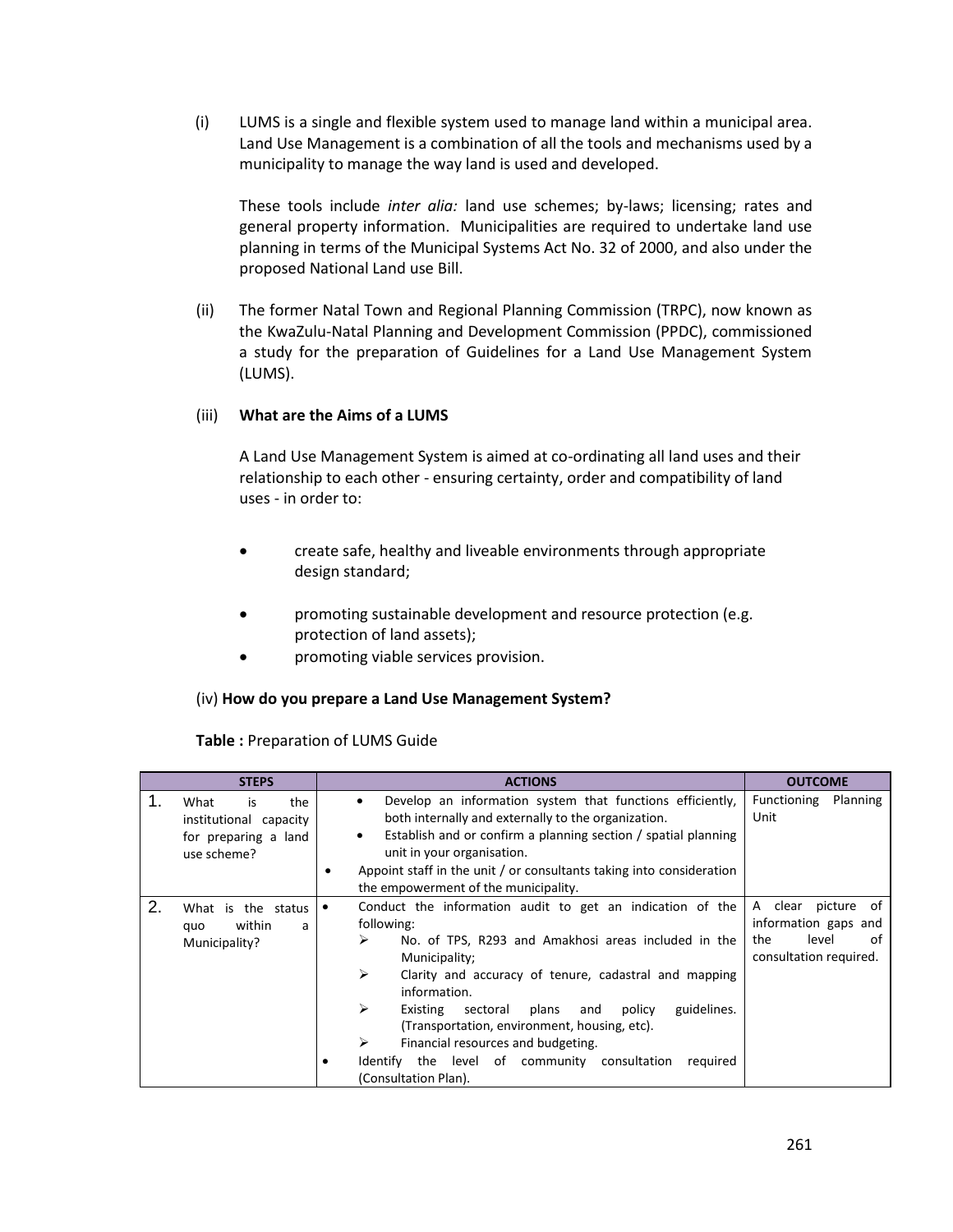|    | <b>STEPS</b>          | <b>ACTIONS</b>                                                                  | <b>OUTCOME</b>           |
|----|-----------------------|---------------------------------------------------------------------------------|--------------------------|
| 3. | What type of a Land   | Prepare a Strategic Land use Framework which will include the<br>$\bullet$      | An agreement on the      |
|    | Use Scheme (LUS) do   | following:                                                                      | type of a Land<br>Use    |
|    | you need?             | Strategic issues identified in the IDP and its SDF.<br>$\bullet$                | Scheme<br>that<br>the    |
|    |                       | Identify pressure points (areas needing urgent attention).<br>٠                 | Municipality wishes to   |
|    |                       | Identify the LUS level for various parts of the municipality<br>$\bullet$       | prepare.                 |
|    |                       | (Elementary, primary, comprehensive or rural level).                            |                          |
|    |                       | Decide on the type of Land Use Scheme you prefer by doing either<br>$\bullet$   |                          |
|    |                       | or a combination of the following:                                              |                          |
|    |                       | Translate the existing zones into a LUS without a review or<br>consolidation.   |                          |
|    |                       | Partially translate, consolidate or align different schemes and<br>$\bullet$    |                          |
|    |                       | extend such schemes to areas where there is no land use                         |                          |
|    |                       | management.                                                                     |                          |
|    |                       | Undertake a detailed review of zones, land uses and controls in all<br>٠        |                          |
|    |                       | current schemes with a view to creating a single scheme.                        |                          |
| 4. | How to prepare a      | Council resolves to prepare a LUS in accordance with a new LUMS<br>$\bullet$    | A Municipal Land use     |
|    | Land Use Scheme?      | using appropriate legislation (once available).                                 | Scheme comprising of     |
|    |                       | Address information gaps (if necessary).<br>٠                                   | a Plan, a Land Use       |
|    |                       | Formulation of the Statement of Intent (SOI) for large or special<br>$\bullet$  | Table (Matrix) and a     |
|    |                       | areas of the LUS based on the objectives of the municipal IDP.                  | table of development     |
|    |                       | Identify the zones, districts and appropriate development control.<br>$\bullet$ | control<br>(Land<br>Use  |
|    |                       |                                                                                 | Template)                |
| 5. | What is the Road to   | Circulate the LUS for public comments within a legislated time<br>$\bullet$     | An approved Land Use     |
|    | Approval<br>of<br>the | period.                                                                         | Scheme to guide land     |
|    | LUMS?                 | Amend the LUS by incorporating the received public comments.<br>$\bullet$       | management<br>use        |
|    |                       | Table the LUS (reports and maps) to Council and Amakhosi or a<br>٠              | within<br>municipal<br>a |
|    |                       | structure comprising of the two for final approval.                             | area.                    |
|    |                       | Submission to DTLGA for comments and or assessment.                             |                          |

*Reference: Sectoral guidelines for the Review of Integrated Development Plans in KwaZulu-Natal.*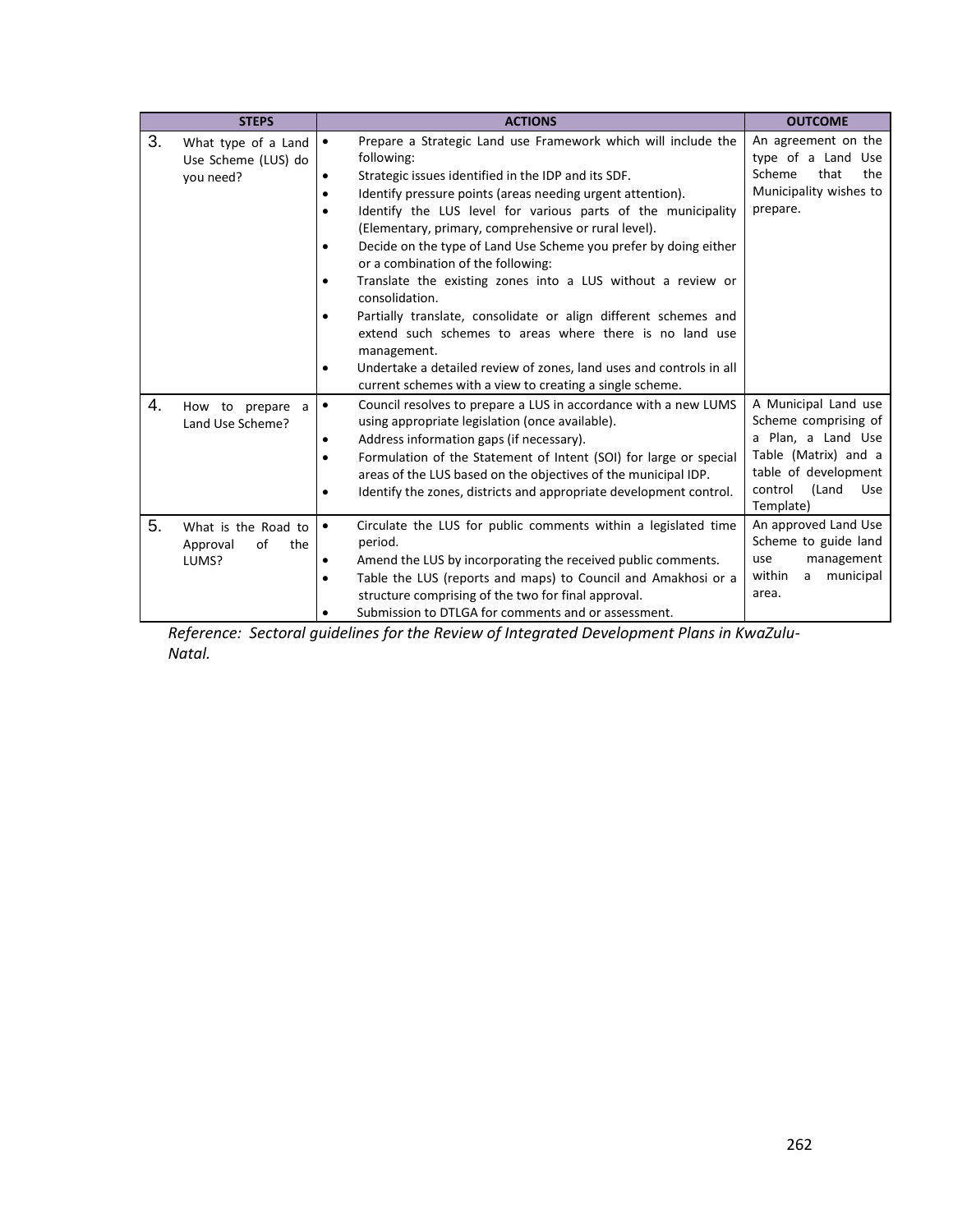# **13. SUSTAINABILITY APPRAISAL**

# **13.1 Sustainability Appraisal for e'Dumbe SDF Review 2011**

# **(i) Process Appraisal**

| No.                      | <b>SEA PRINCIPLES</b>                                                                                                        |            |           |                | <b>COMMENTARY</b> |
|--------------------------|------------------------------------------------------------------------------------------------------------------------------|------------|-----------|----------------|-------------------|
|                          | <b>Key Questions</b>                                                                                                         | <b>Yes</b> | <b>No</b> | $\overline{P}$ |                   |
| $\overline{\phantom{a}}$ | Has there been the establishment of a vision, goals and<br>objectives using principles of sustainability?                    | <b>Yes</b> |           |                |                   |
| $\overline{2}$           | Have opportunities and constraints that the environment places<br>on development been identified?                            |            |           |                |                   |
|                          |                                                                                                                              | <b>Yes</b> |           |                |                   |
| $\overline{3}$           | Have key environmental issues and concerns that are likely to<br>affect spatial development decision making been identified? | <b>Yes</b> |           |                |                   |
| 4                        | Have sustainability parameters and indicators been determined<br>to guide development?                                       | <b>Yes</b> |           |                |                   |
| 5                        | Have alternatives and strategies to achieve the vision, goal and<br>objectives been determined, evaluated and assessed?      | <b>Yes</b> |           |                |                   |
| 6                        | Have the alternatives and strategies that best meet sustainability<br>objectives been established?                           | <b>Yes</b> |           |                |                   |
| $\overline{7}$           | Does the plan include the concepts of precaution, iteration and<br>provision of continual improvement?                       | <b>Yes</b> |           |                |                   |
| 8                        | Has clear justification for the choices made with regard to options<br>and alternatives been provided?                       | <b>Yes</b> |           |                |                   |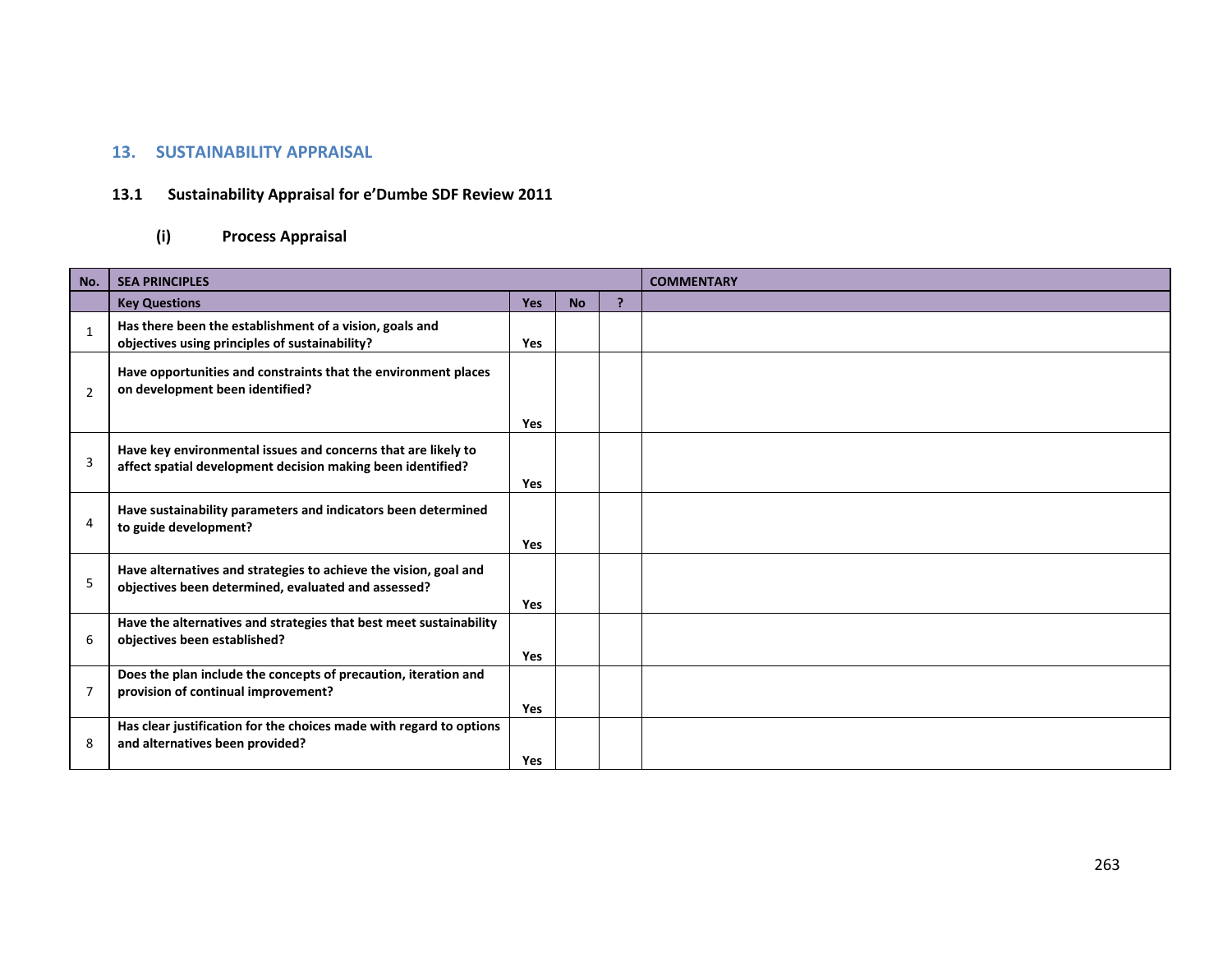|    | Has the process to develop the plan drawn on the best available<br>information and encourages independent review to give quality<br>assurance? | Yes |  |  |
|----|------------------------------------------------------------------------------------------------------------------------------------------------|-----|--|--|
| 10 | Has the process been transparent and participative?                                                                                            | Yes |  |  |
| 11 | Has the plan been defined within a wider context of<br>environmental and planning processes?                                                   | Yes |  |  |
| 12 | Is the plan integrative and cross-cutting?                                                                                                     | Yes |  |  |

# **(ii) Policy Appraisal**

| <b>Appraisal</b>              | <b>Number</b> |
|-------------------------------|---------------|
| Very positive impact          |               |
| Positive impact               | Δ             |
| Neutral / No impact           | h             |
| Negative impact               |               |
| <b>Highly negative impact</b> |               |

| No. | SUSTAINABLE DEVELOPMENT OBJECTIVE                                                                                                                                                                                                                                                                                                                                                                                  | <b>SCORE</b> | <b>COMMENTARY</b> |
|-----|--------------------------------------------------------------------------------------------------------------------------------------------------------------------------------------------------------------------------------------------------------------------------------------------------------------------------------------------------------------------------------------------------------------------|--------------|-------------------|
|     | SOCIO-ECONOMIC                                                                                                                                                                                                                                                                                                                                                                                                     |              |                   |
|     | <b>Infrastructure, Urbanisation &amp; Housing:</b> Ensure a balance between<br>the need for development and it's effects on the environment;<br>Recognise the threat of uncontrolled urban expansion on the<br>environment; Identify and map land required for biodiversity<br>conservation and public open space purposes; Identify land suitable<br>for development purposes and identify most appropriate uses. |              |                   |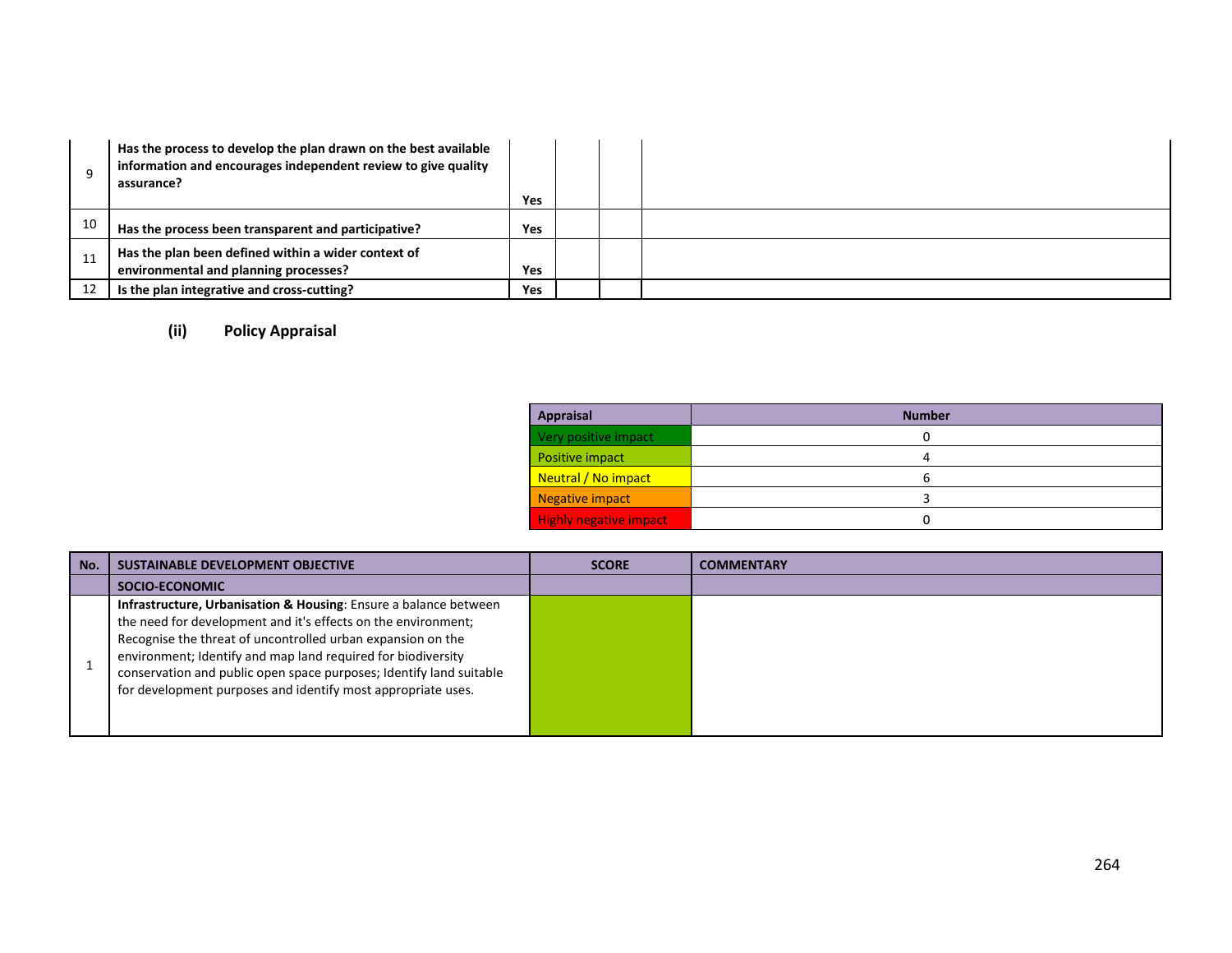| $\overline{2}$ | Economy: Emphasize the interdependence between poverty,<br>economic growth and the environment; Rehabilitate and conserve the<br>city's urban and natural environment; Recognise and encourage small<br>and micro businesses;                                                                                                                                                                                                          |  |
|----------------|----------------------------------------------------------------------------------------------------------------------------------------------------------------------------------------------------------------------------------------------------------------------------------------------------------------------------------------------------------------------------------------------------------------------------------------|--|
| 3              | Environmental Education: Form and support environmental education<br>initiatives that will enable e'Dumbe communities to use resources<br>sustainably; Communicate intended environmental impacts to<br>affected communities                                                                                                                                                                                                           |  |
| $\overline{4}$ | Cultural Heritage: Preserve and improve the cultural heritage of the<br>e'Dumbe area; Acknowledge and respect the historical significance of<br>cultural and religious features; Consider cultural values, sites and<br>landscapes of historic significance, areas of scenic beauty and places of<br>spiritual importance in planning, decision making and development<br>proposals; Promote and support cultural tourism initiatives; |  |
|                | <b>ENVIRONMENT</b>                                                                                                                                                                                                                                                                                                                                                                                                                     |  |
| 5              | Biodiversity: Preserve the LM's biodiversity and minimise the loss of<br>species resulting from the development of the LM; Create an open<br>space system representing the full range of habitats within e'Dumbe.                                                                                                                                                                                                                      |  |
| 6              | Trees & Forests: Conserve and promote the sustainable use of<br>indigenous trees in the LM.                                                                                                                                                                                                                                                                                                                                            |  |
| $\overline{7}$ | Air Quality: Maintain air quality at levels that are not a threat to the<br>environment and human health and well being                                                                                                                                                                                                                                                                                                                |  |
| 8              | Water Resources; Ensure the quality of water from rivers, streams and<br>wetlands is suitable for the maintenance of biodiversity and the<br>protection of human health and well being                                                                                                                                                                                                                                                 |  |
| 9              | Water Resources: Ensure the quality of potable water meets the<br>minimum legislated standard                                                                                                                                                                                                                                                                                                                                          |  |
| 10             | Renewable & Non-renewable Resources: Plan for and facilitate a shift<br>from use of non-renewable to renewable resources                                                                                                                                                                                                                                                                                                               |  |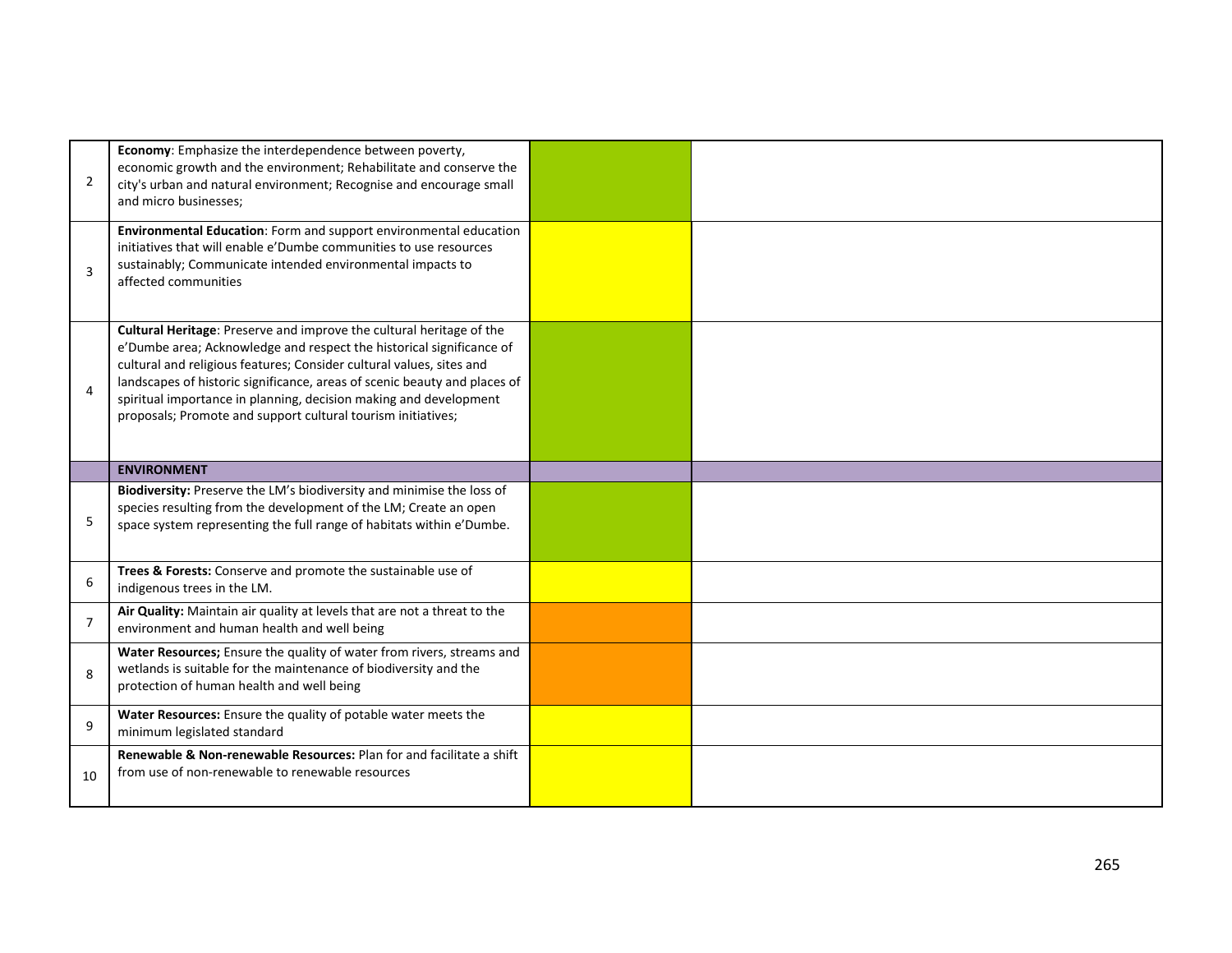| 11 | Energy: Accentuate the importance of energy and it's role in<br>development and the negative effects that energy production may<br>have on the environment; Identify and encourage the use of<br>alternative renewable and sustainable energy sources in new and<br>existing developments. |  |
|----|--------------------------------------------------------------------------------------------------------------------------------------------------------------------------------------------------------------------------------------------------------------------------------------------|--|
| 12 | Landscapes & Townscapes: Protect the LM's landscapes and<br>townscapes; Identify activities suitable for each piece of available land<br>based on its geology, soils, topography, aesthetics, biodiversity,<br>ecological corridors, wildlife habitat.                                     |  |
| 13 | <b>Noise, Shock &amp; Vibration:</b> Ensure that the physiological and<br>psychological effect of noise, shock and vibration levels do not exceed<br>legislated standards                                                                                                                  |  |
| 14 | Waste: Provide for an effective and efficient waste management<br>system; Provide for an integrated approach to waste management.                                                                                                                                                          |  |

# i. **NEMA CONFORMANCE**

| Conformance                   | <b>Number</b> |
|-------------------------------|---------------|
| Very good                     |               |
| Good                          | 17            |
| <b>Neutral/Not Applicable</b> |               |
| Poor                          |               |
| Very poor                     | 0             |

| <b>No</b> | <b><i>Y PRINCIPLES</i></b><br>A: ENVIRONMENTAL SUSTAINABILITY<br><b>NEM</b> | <b>SCORE</b> | <b>COMMENTARY</b> |
|-----------|-----------------------------------------------------------------------------|--------------|-------------------|
|           | Sustainable Development                                                     |              |                   |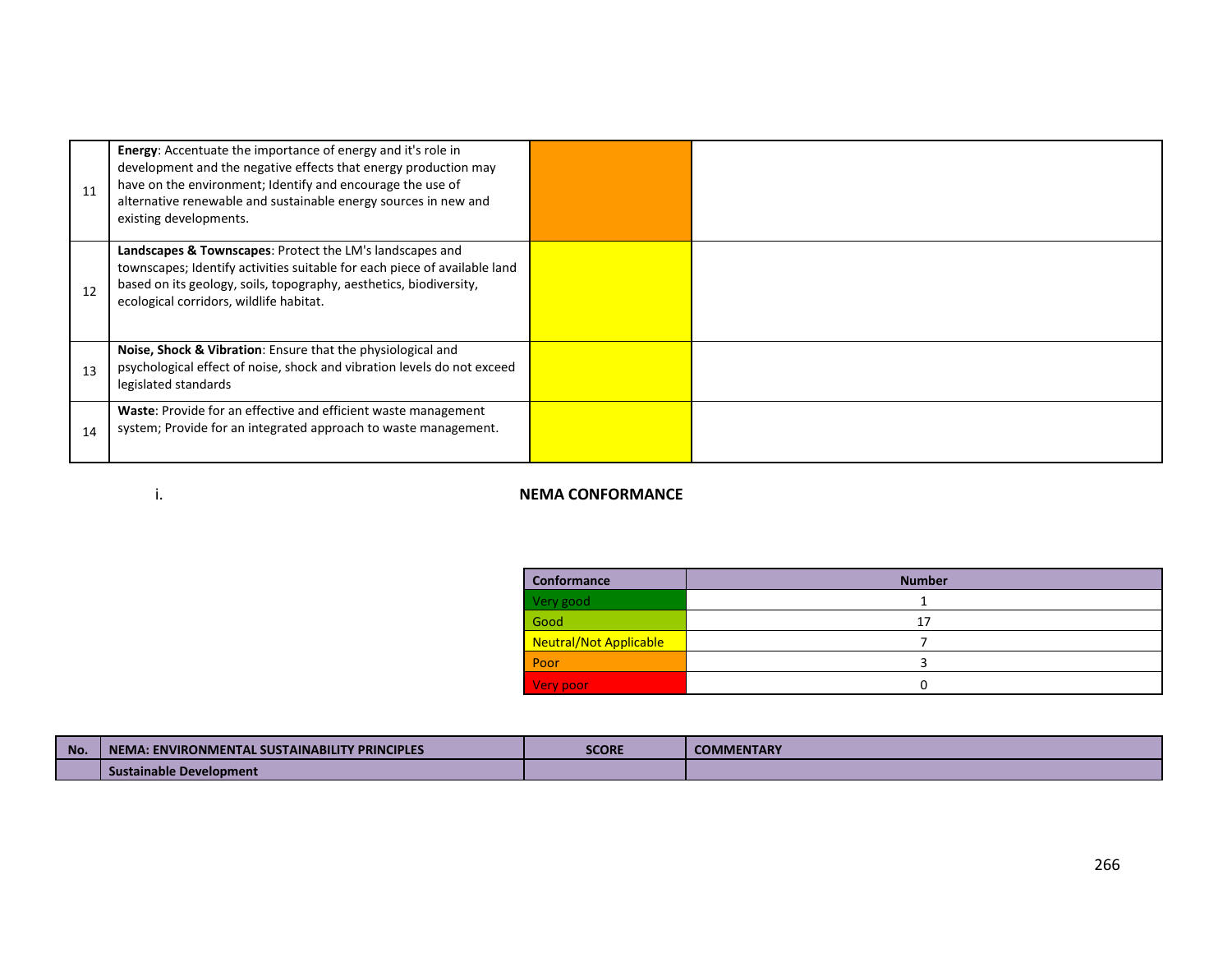| $\mathbf{1}$   | Sustainable Development: Development must be socially,<br>environmentally and economically sustainable                                                                                                                                         |  |
|----------------|------------------------------------------------------------------------------------------------------------------------------------------------------------------------------------------------------------------------------------------------|--|
| $\overline{2}$ | Eradication of Poverty: Basic human needs must be satisfied to ensure<br>sustainable development.                                                                                                                                              |  |
| 3              | Waste Management: Waste must be avoided, or where it cannot be<br>altogether avoided, must be minimised, re-used or recycled where<br>possible and otherwise disposed of in a responsible manner                                               |  |
| $\overline{4}$ | Pollution Control: Pollution and degradation of the environment must<br>be avoided, or, where they cannot be altogether avoided, minimised<br>and remedied                                                                                     |  |
|                | <b>Environmental Justice &amp; Equity</b>                                                                                                                                                                                                      |  |
| 5              | Priority of Human Needs: Environmental Management must place<br>people and their needs at the forefront of its concern, and serve their<br>physical, psychological, developmental, cultural and social interests<br>equitably.                 |  |
| 6              | Environmental Rights: Negative impacts on the environment and on<br>peoples environmental rights must be anticipated and prevented, and<br>where they cannot altogether be prevented, must be minimised and<br>remedied                        |  |
| $\overline{7}$ | Environment as a Public Resource & Heritage: The environment is<br>held in public trust for the people, the beneficial use of resources must<br>serve the public interest and the environment must be protected as<br>people's common heritage |  |
| 8              | Environmental Justice: Adverse environmental impacts shall not be<br>distributed in such a manner as to unfairly discriminate against any<br>person, particularly vulnerable and disadvantaged persons.                                        |  |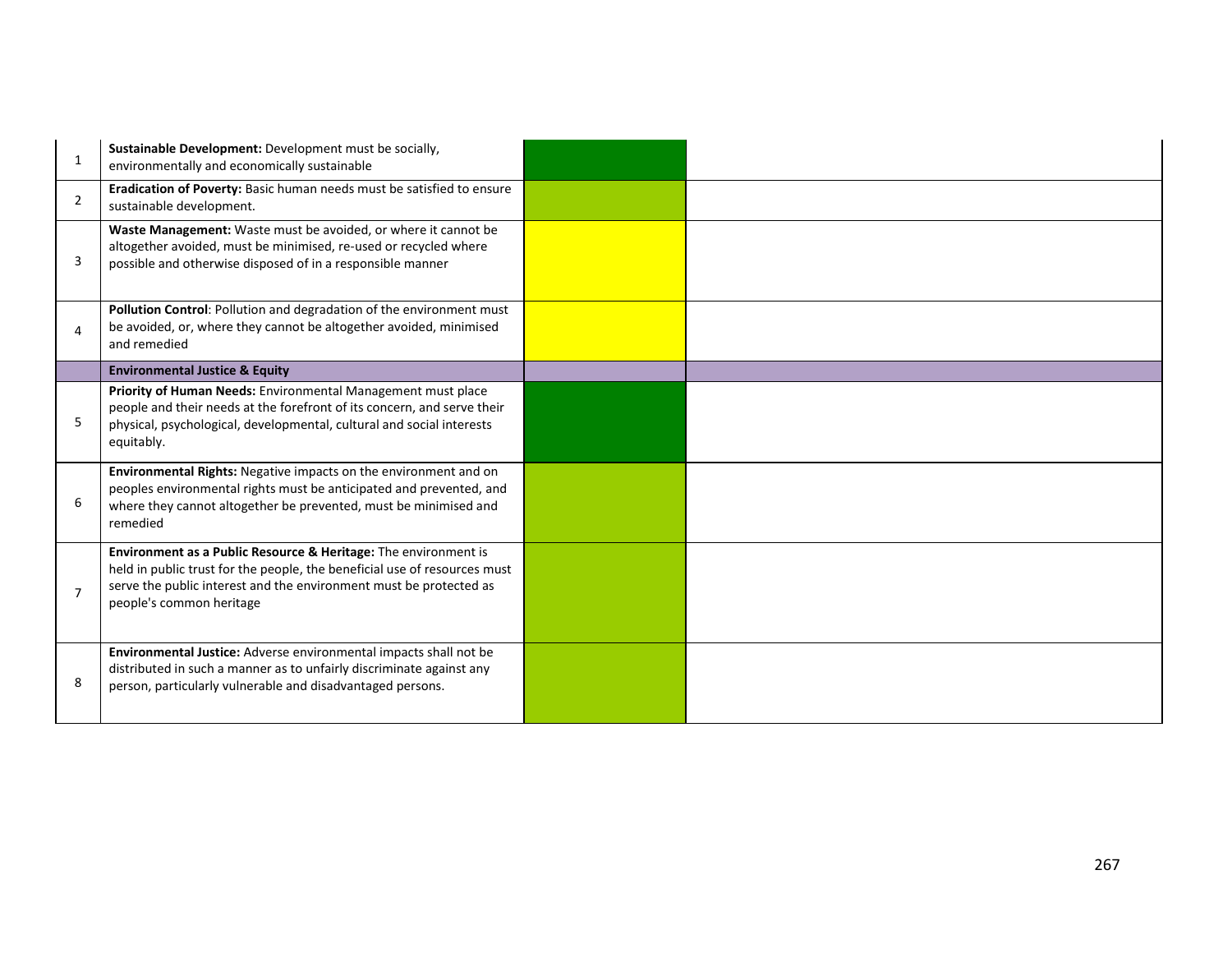| 9  | Equitable Access: Equitable access to environmental resources,<br>benefits and services to meet basic human needs and ensure human<br>well-being must be pursued and special measures may be taken to<br>ensure access thereto by categories of persons disadvantaged by unfair<br>discrimination.                                                                                                    |  |
|----|-------------------------------------------------------------------------------------------------------------------------------------------------------------------------------------------------------------------------------------------------------------------------------------------------------------------------------------------------------------------------------------------------------|--|
| 10 | Environmental Health & Safety: The right of workers to refuse work<br>that is harmful to human health or the environment and to be<br>informed of dangers must be respected and protected                                                                                                                                                                                                             |  |
|    | <b>Participation, Empowerment &amp; Transparency</b>                                                                                                                                                                                                                                                                                                                                                  |  |
| 11 | Participation in Environmental Governance: The participation of all<br>interested and affected parties in environmental governance must be<br>promoted, and all people must have the opportunity to develop the<br>understanding, skills and capacity necessary for achieving equitable<br>and effective participation, and participation by vulnerable and<br>disadvantaged peoples must be ensured. |  |
| 12 | Contributions to decision making: Decisions must take into account<br>the interests, needs and values of all interested and affected parties,<br>and this includes recognizing all forms of knowledge, including<br>traditional and ordinary knowledge.                                                                                                                                               |  |
| 13 | Empowerment: Community well being and empowerment must be<br>promoted through environmental education, the raising of<br>environmental awareness, the sharing of knowledge and experience<br>and other appropriate means.                                                                                                                                                                             |  |
| 14 | Transparency and access to information: Decisions must be taken in<br>an open and transparent manner, and access to information must be<br>provided in accordance with the law.                                                                                                                                                                                                                       |  |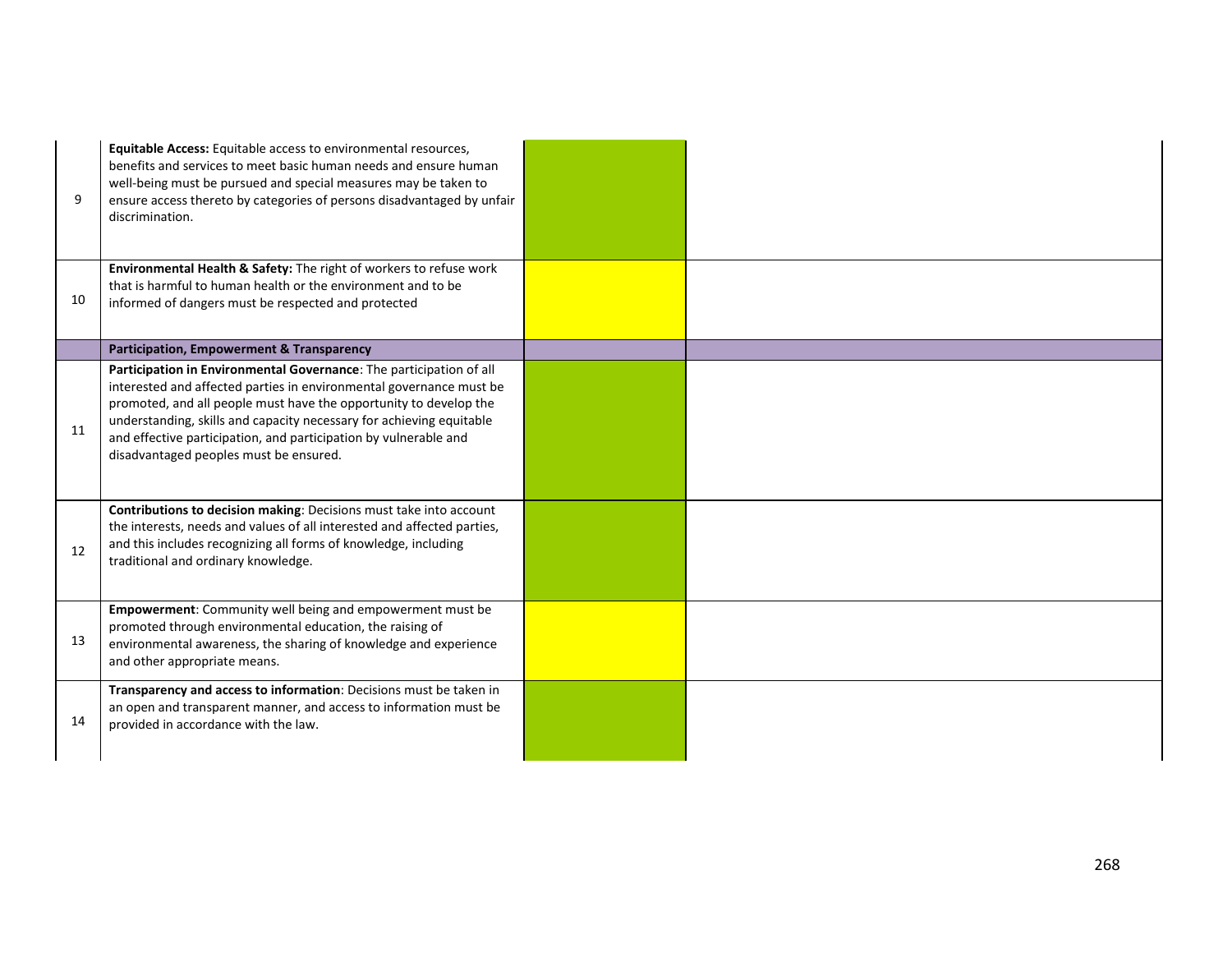| 15 | Role of women and youth: The vital role of women and youth in<br>environmental management and development must be recognised and                                                                                                                                                                                       |  |
|----|------------------------------------------------------------------------------------------------------------------------------------------------------------------------------------------------------------------------------------------------------------------------------------------------------------------------|--|
|    | their full participation therein must be promoted.                                                                                                                                                                                                                                                                     |  |
|    | <b>Co-operative Governance</b>                                                                                                                                                                                                                                                                                         |  |
| 16 | Intergovernmental co-ordination: There must be intergovernmental<br>co-ordination and harmonisation of policies, legislation and actions<br>relating to the environment.                                                                                                                                               |  |
| 17 | Conflict resolution: Actual or potential conflicts of interest between<br>organs of state should be resolved through conflict resolution<br>procedures.                                                                                                                                                                |  |
| 18 | Global and international responsibilities: Global and international<br>responsibilities relating to the environment must be discharged in the<br>national interest                                                                                                                                                     |  |
|    | <b>Ecological &amp; Cultural Integrity</b>                                                                                                                                                                                                                                                                             |  |
| 19 | Biological diversity: The disturbance of the ecosystem and loss of<br>biological diversity must be avoided, or, where they cannot be<br>altogether avoided, must be minimised and remedied                                                                                                                             |  |
| 20 | Non-renewable resources: The use and exploitation of non-renewable<br>natural resources must be responsible and equitable, and take into<br>account the consequences of the depletion of the resource                                                                                                                  |  |
| 21 | Renewable resources: The development, use and exploitation of<br>renewable resources and the ecosystems of which they are part should<br>not exceed the level beyond which their integrity is jeopardised                                                                                                              |  |
| 22 | Sensitive ecosystems: Sensitive, vulnerable, highly dynamic or stressed<br>ecosystems, such as coastal shores, wetlands and similar systems<br>require specific attention in management and planning procedures,<br>especially where they are subject to significant human resource usage<br>and development pressure. |  |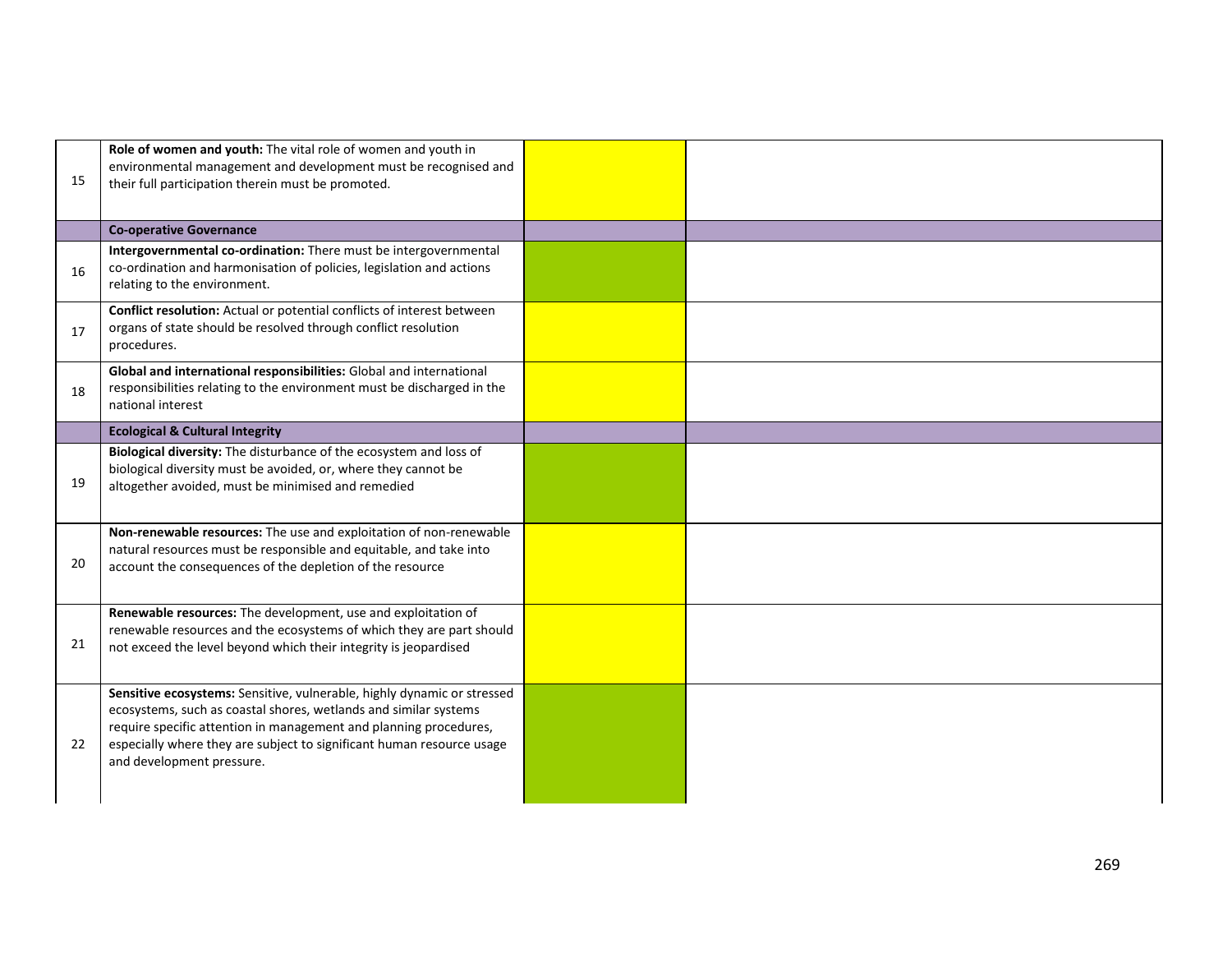| 23 | Cultural integrity: The disturbance of landscapes and sites that<br>constitute the nation's cultural heritage is avoided, or where it cannot<br>be altogether avoided, is minimised and remedied                                                                                                                                                         |  |
|----|----------------------------------------------------------------------------------------------------------------------------------------------------------------------------------------------------------------------------------------------------------------------------------------------------------------------------------------------------------|--|
|    | <b>Environmental Decision Making</b>                                                                                                                                                                                                                                                                                                                     |  |
| 24 | Integration: Environmental management must be integrated,<br>acknowledging that all elements of the environment are linked and<br>interrelated, and it must take into account the effects of decisions on<br>all aspects of the environment and all people in the environment by<br>pursuing the selection of the best practicable environmental option. |  |
| 25 | Life-cycle approach: Responsibility for the environmental health and<br>safety consequences of a policy, programme, project, product, process,<br>service or activity exists throughout its life cycle                                                                                                                                                   |  |
| 26 | Accountability: The costs of remedying pollution, environmental<br>degradation and consequent adverse health effects and of preventing,<br>controlling or minimising further pollution; environmental damage or<br>adverse health effects must be paid for by those responsible for<br>harming the environment.                                          |  |
| 27 | Precautionary principle: A risk-averse and cautious approach is<br>applied, which takes into account the limits of current knowledge<br>about the consequences of decisions and actions                                                                                                                                                                  |  |
| 28 | Consideration of impacts: The social, economic and environmental<br>impacts of activities, including disadvantages and benefits, must be<br>considered, assessed and evaluated, and decisions must be<br>appropriate in the light of such consideration and assessment.                                                                                  |  |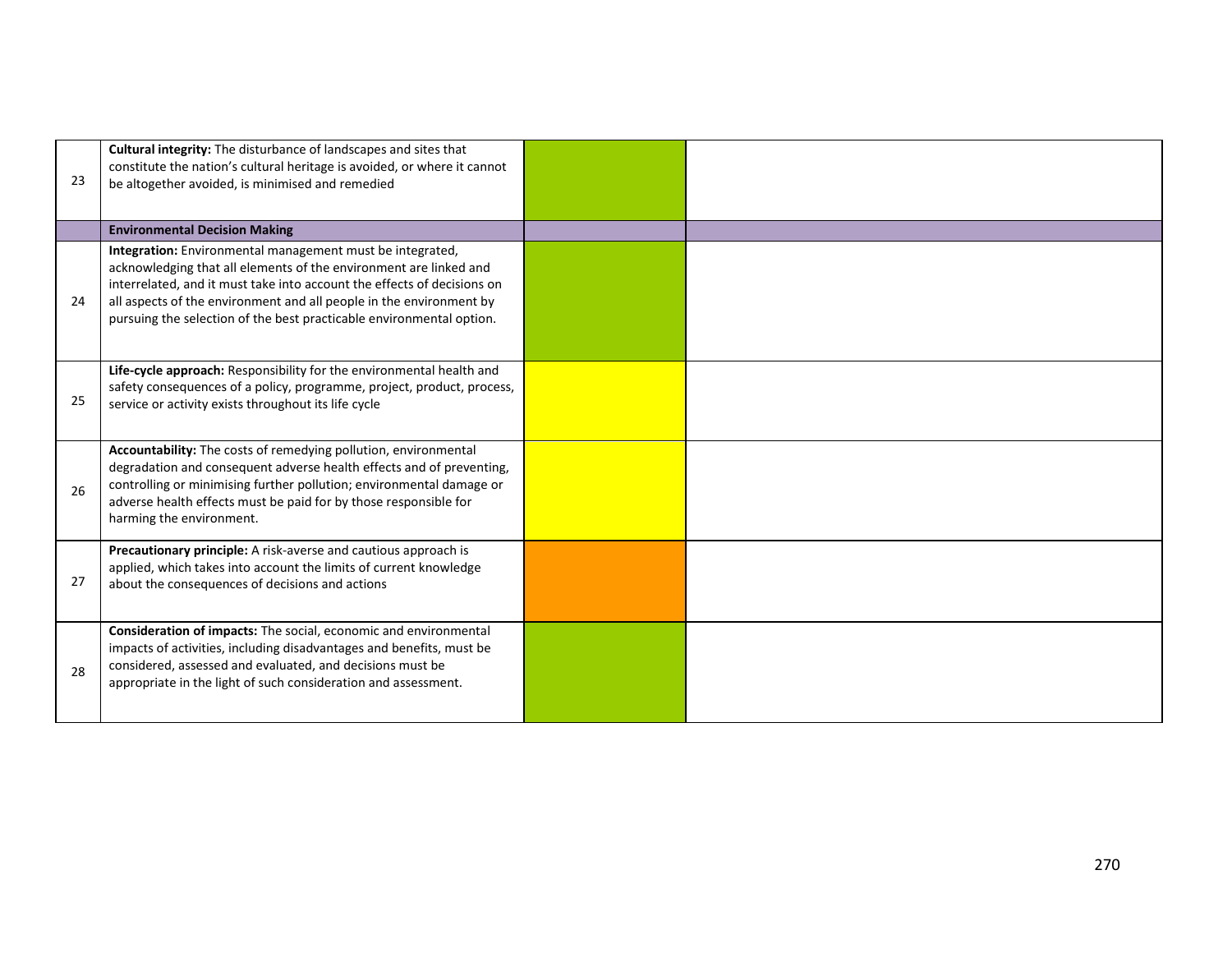# ii. **DFA Conformance**

| Conformance                   | <b>Number</b> |
|-------------------------------|---------------|
| Very good                     | 4             |
| Good                          | 11            |
| <b>Neutral/Not Applicable</b> | Д             |
| Poor                          |               |
| Very poor                     |               |

| No.            | <b>DFA: SUSTAINABILITY PRINCIPLES</b>                                                                                                                                                                                                                                                                                                      | <b>SCORE</b> | <b>COMMENTARY</b> |
|----------------|--------------------------------------------------------------------------------------------------------------------------------------------------------------------------------------------------------------------------------------------------------------------------------------------------------------------------------------------|--------------|-------------------|
|                | <b>Policy</b>                                                                                                                                                                                                                                                                                                                              |              |                   |
|                | Provide for urban and rural development and should provide for<br>formal and informal, existing and new settlements.                                                                                                                                                                                                                       |              |                   |
| $\overline{2}$ | Discourage illegal occupation of land, with due recognition of informal<br>land development processes                                                                                                                                                                                                                                      |              |                   |
| 3              | Should encourage and optimise the contribution of all sectors of the<br>economy to land development so as to maximise the Republic's<br>capacity to undertake land development.                                                                                                                                                            |              |                   |
| 4              | Promote speedy land development                                                                                                                                                                                                                                                                                                            |              |                   |
| 5              | Proposed land developments must be judged on their own merits and<br>no particular use of land, such as residential, commercial,<br>conservational, industrial, community facility, mining, agricultural or<br>public use, should in advance or in general be regarded as being less<br>important or desirable than any other use of land. |              |                   |
| 6              | Land development should result in security of tenure and provide for<br>the widest possible range of tenure alternatives, including individual<br>and communal tenure.                                                                                                                                                                     |              |                   |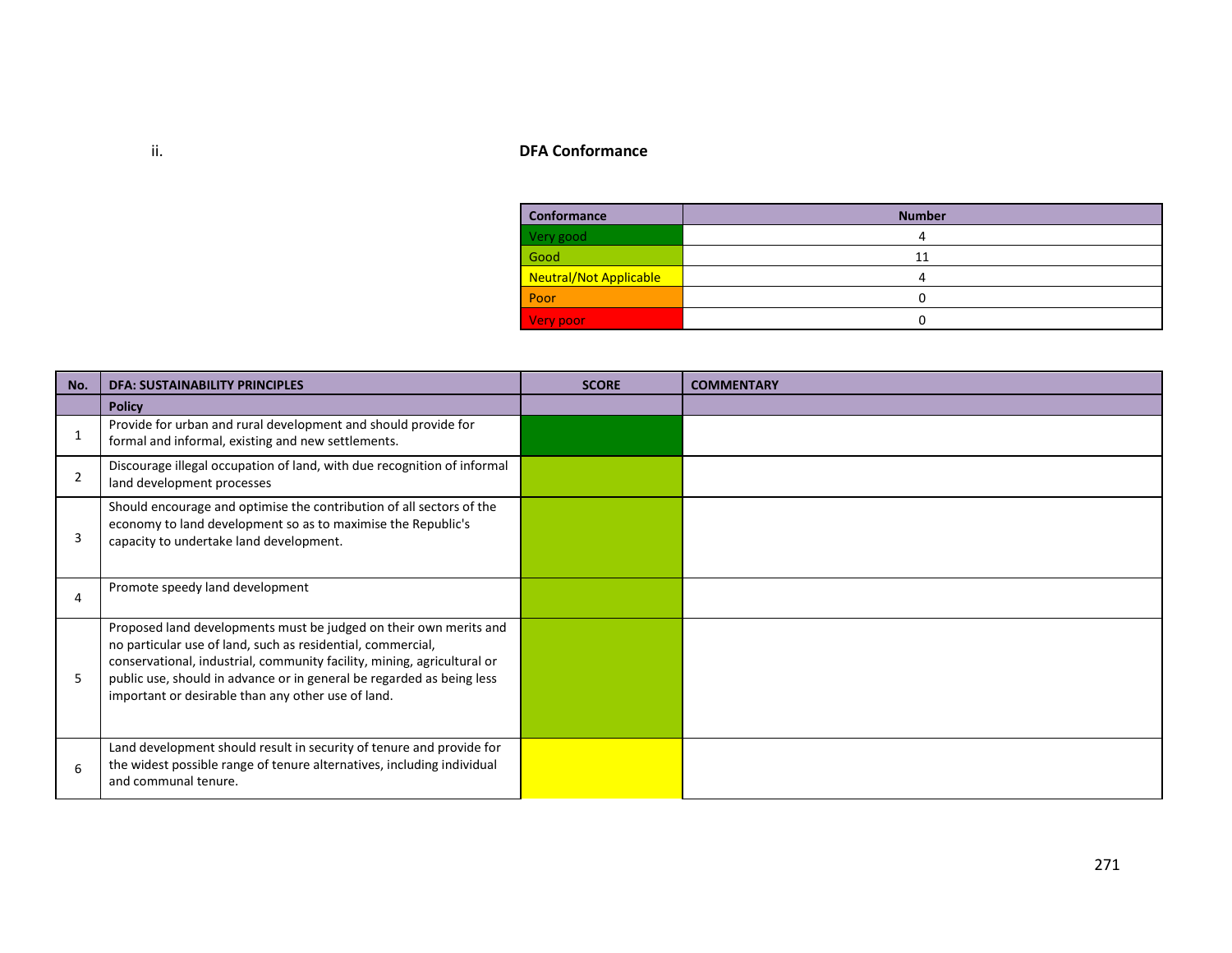| $\overline{7}$ | There should be co-ordination of the interests of the various sectors<br>involved in or affected by land development so as to minimise<br>conflicting demands on scarce resources.     |  |
|----------------|----------------------------------------------------------------------------------------------------------------------------------------------------------------------------------------|--|
| 8              | Should stimulate the effective functioning of a land development<br>market, based on open competition between suppliers of goods and<br>services.                                      |  |
|                | <b>Sustainable Development</b>                                                                                                                                                         |  |
| 9              | Promote the integration of the social, economic, institutional and<br>physical aspects of land development.                                                                            |  |
| 10             | Promote integrated land development in rural and urban areas in<br>support of each other.                                                                                              |  |
| 11             | Promote the availability of residential and employment opportunities<br>in close proximity to or integrated with each other.                                                           |  |
| 12             | Optimise the use of existing resources including such resources related<br>to agriculture, land, minerals, bulk infrastructure, roads,<br>transportation and social facilities.        |  |
| 13             | Promote a diverse combination of land uses, also at the level of<br>individual erven or subdivisions of land.                                                                          |  |
| 14             | Discourage the phenomenon of urban sprawl in urban areas and<br>contribute to the development of more compact towns and cities.                                                        |  |
| 15             | Contribute to the correction of historically distorted spatial patterns of<br>settlement in the Republic and the optimum use of existing<br>infrastructure in excess of current needs. |  |
| 16             | Encourage environmentally sustainable land development practices<br>and processes.                                                                                                     |  |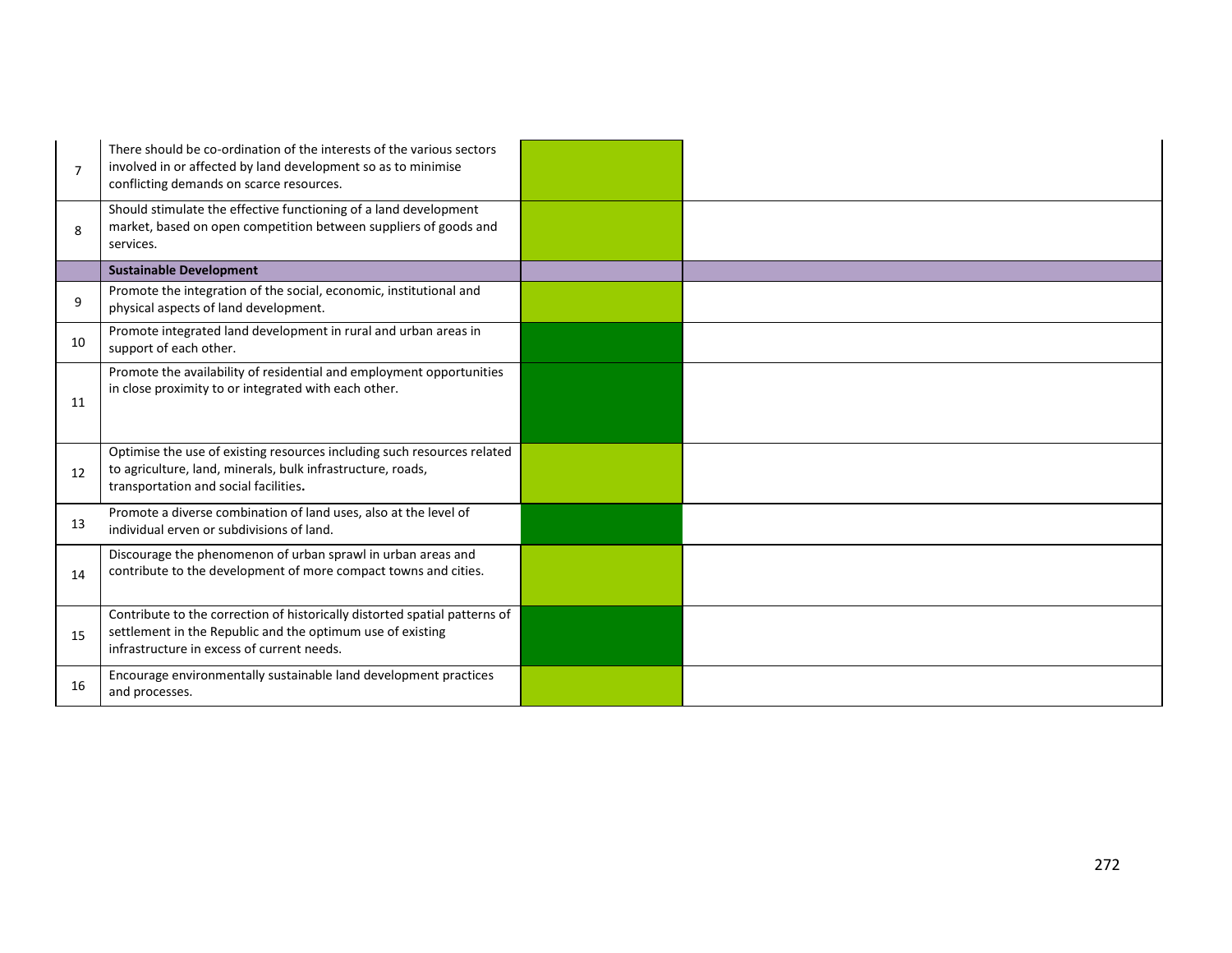| 17 | Promote sustainable land development at the required scale in that<br>they should - promote land development which is within the fiscal,<br>institutional and administrative means of the Republic; promote the<br>establishment of viable communities; Promote the sustained<br>protection of the environment; meet the basic needs of all citizens in<br>an affordable way; and, ensure the safe utilization of land by taking<br>into consideration environmental constraints. |  |
|----|-----------------------------------------------------------------------------------------------------------------------------------------------------------------------------------------------------------------------------------------------------------------------------------------------------------------------------------------------------------------------------------------------------------------------------------------------------------------------------------|--|
|    | Participation, Empowerment & Transparency                                                                                                                                                                                                                                                                                                                                                                                                                                         |  |
| 18 | Members of communities affected by land development should be<br>given the opportunity to participate in the process of land<br>development.                                                                                                                                                                                                                                                                                                                                      |  |
| 19 | Skills and capacities of disadvantaged persons involved in land<br>development should be developed.                                                                                                                                                                                                                                                                                                                                                                               |  |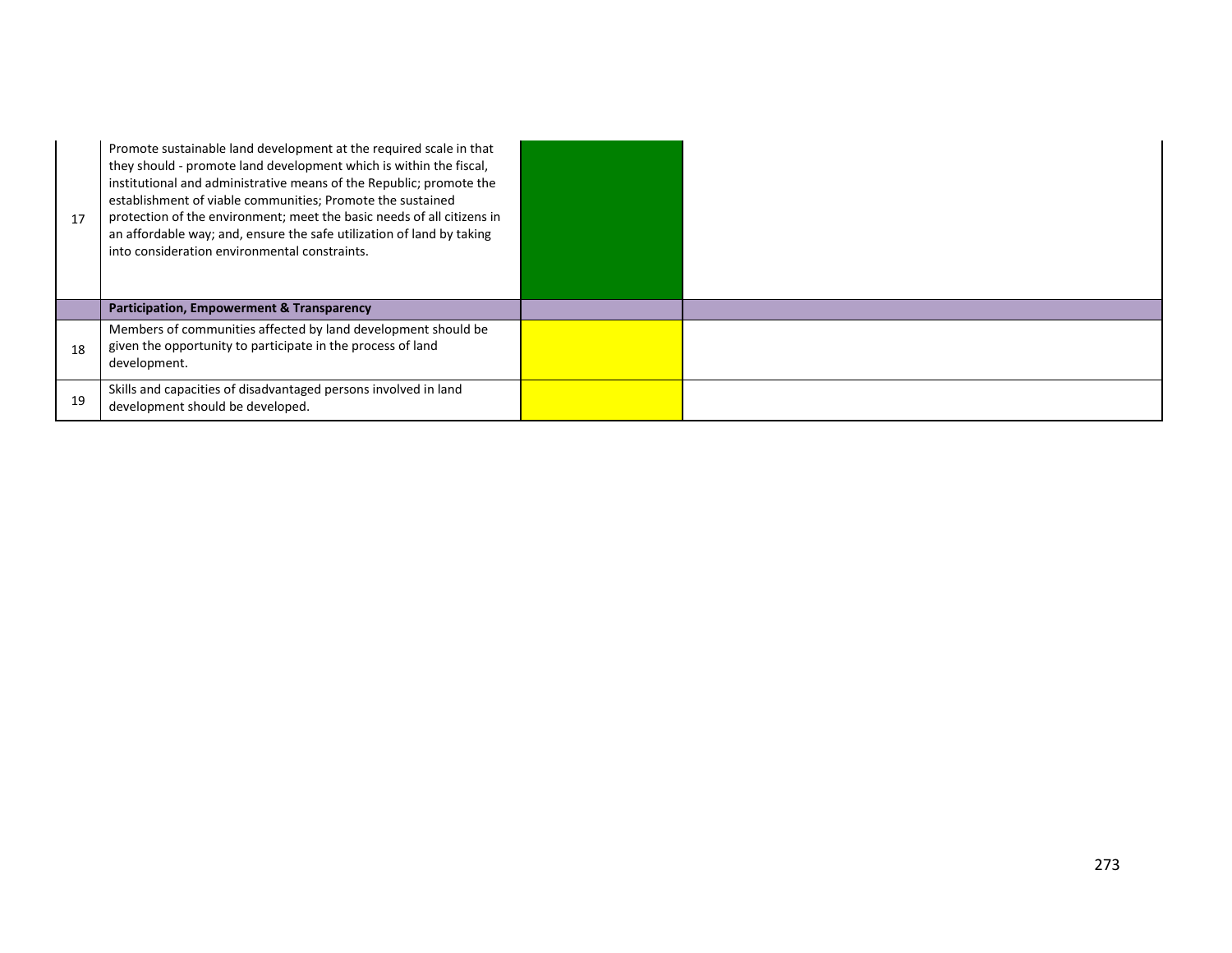# **REFERENCES**

Acocks JPH (1975) *Veld Types of South Africa.*

Camp (1995) *The Bioresource units of KwaZulu-Natal* (Cedara report No. N/A/95/32.)

Camp (1996) *The Bioresource groups of KwaZulu-Natal.*

Midgely DC, Pittman WV, Middleton BJ (1994) *Surface water resources of South Africa.* Vol VI

Multilateral Technical Committee for Agriculture and Environmental Affairs (1991) *A system of soil and land capability classification for Agriculture in South Africa.*

Phillips J (1973) *The agricultural and related development of the Tugela basin and its influent surrounds.*

Urban Econ Development Economists & Sabalala Development Consulting (2006) *e'Dumbe Local Economic Development Plan*

Office of the Municipal Manager (2010) *e'Dumbe Local Municipality Integrated Development Plan 2010/2011 Review*

African Spirit *e'Dumbe Municipality Draft Municipal Housing Plan*